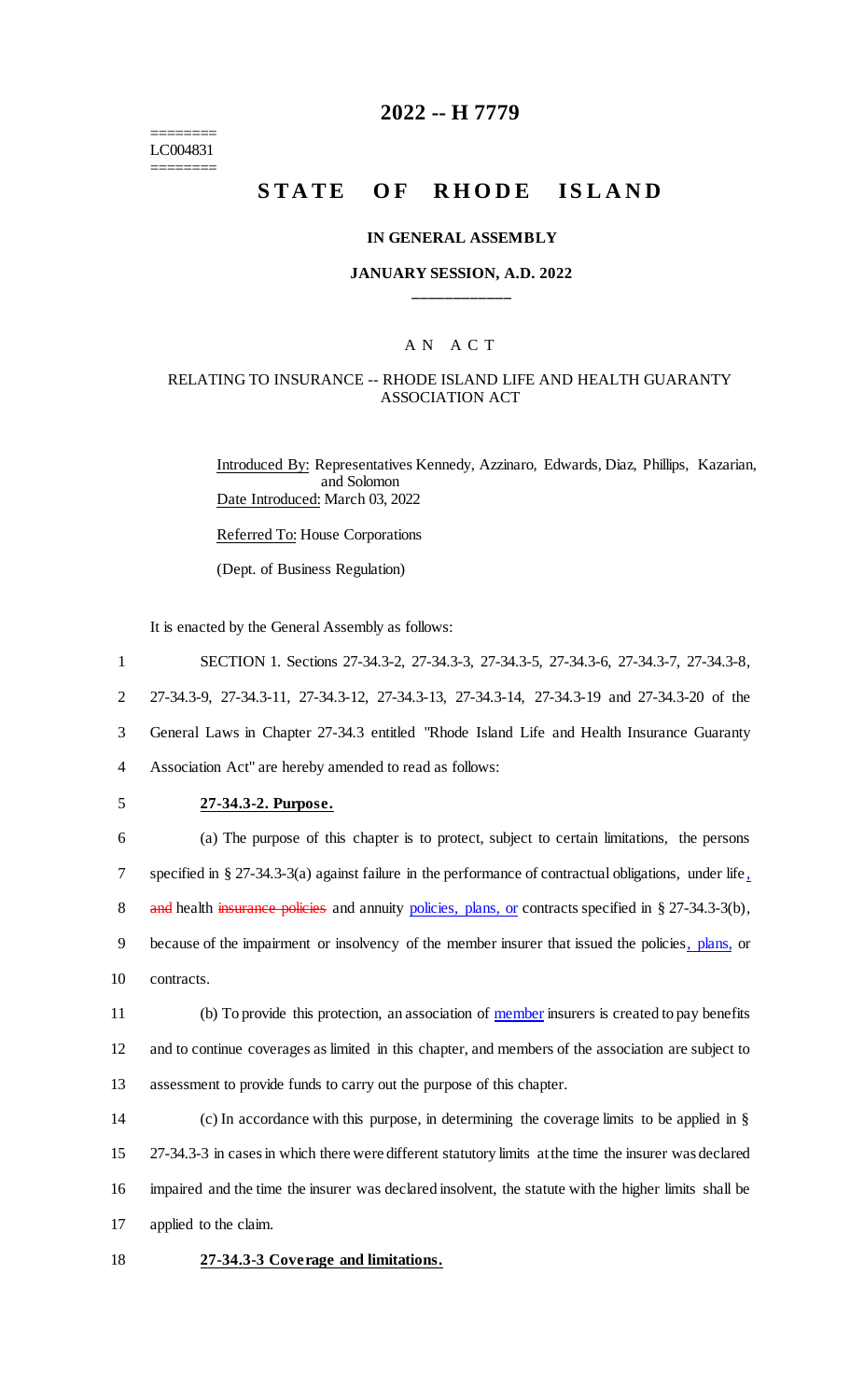- (a) This chapter shall provide coverage for the policies and contracts specified in subsection (b) of this section:
- (1) To persons who, regardless of where they reside (except for nonresident certificate holders under group policies or contracts), are the beneficiaries, assignees or payees, including health care providers rendering services covered under health insurance policies or certificates, of
- the persons covered under subsection (2); and
- 

 (2) To persons who are owners of or certificate holders or enrollees under the policies or contracts (other than unallocated annuity contracts, and structured settlement annuities) and in each

- case who:
- (i) Are residents; or

(ii) Are not residents, but only under all of the following conditions:

12 (A) The member insurer that issued the policies or contracts is domiciled in this state;

 (B) The states in which the persons reside have associations similar to the association created by this chapter; and

 (C) The persons are not eligible for coverage by an association in any other state due to the fact that the insurer or the health maintenance organization was not licensed in the state at the time specified in the state's guaranty association law.

 (3) For unallocated annuity contracts set forth in subsection (b) of this section, paragraphs (1) and (2) of this subsection shall not apply, and this chapter shall (except as provided in 20 paragraphs  $(5)$  and  $(a)(6)$  of this subsection) provide coverage to:

 (i) Persons who are owners of the unallocated annuity contracts if the contracts are issued to or in connection with a specific benefit plan whose plan sponsor has its principal place of business in this state; and

- (ii) Persons who are owners of unallocated annuity contracts issued to or in connection with government lotteries if the owners are residents.
- 

(4) For structured settlement annuities specified in subsection (b)(1), paragraphs (1) and

(2) of this subsection shall not apply, and this chapter shall (except as provided in paragraphs (5)

28 and (6) of this subsection) provide coverage to a person who is a payee under a structured settlement

annuity (or beneficiary of a payee if the payee is deceased), if the payee:

- (i) Is a resident, regardless of where the contract owner resides; or
- (ii) Is not a resident, but only under both of the following conditions:
- (A)(I) The contract owner of the structured settlement annuity is a resident; or
- (II) The contract owner of the structured settlement annuity is not a resident but the insurer
- that issued the structured settlement annuity is domiciled in this state; and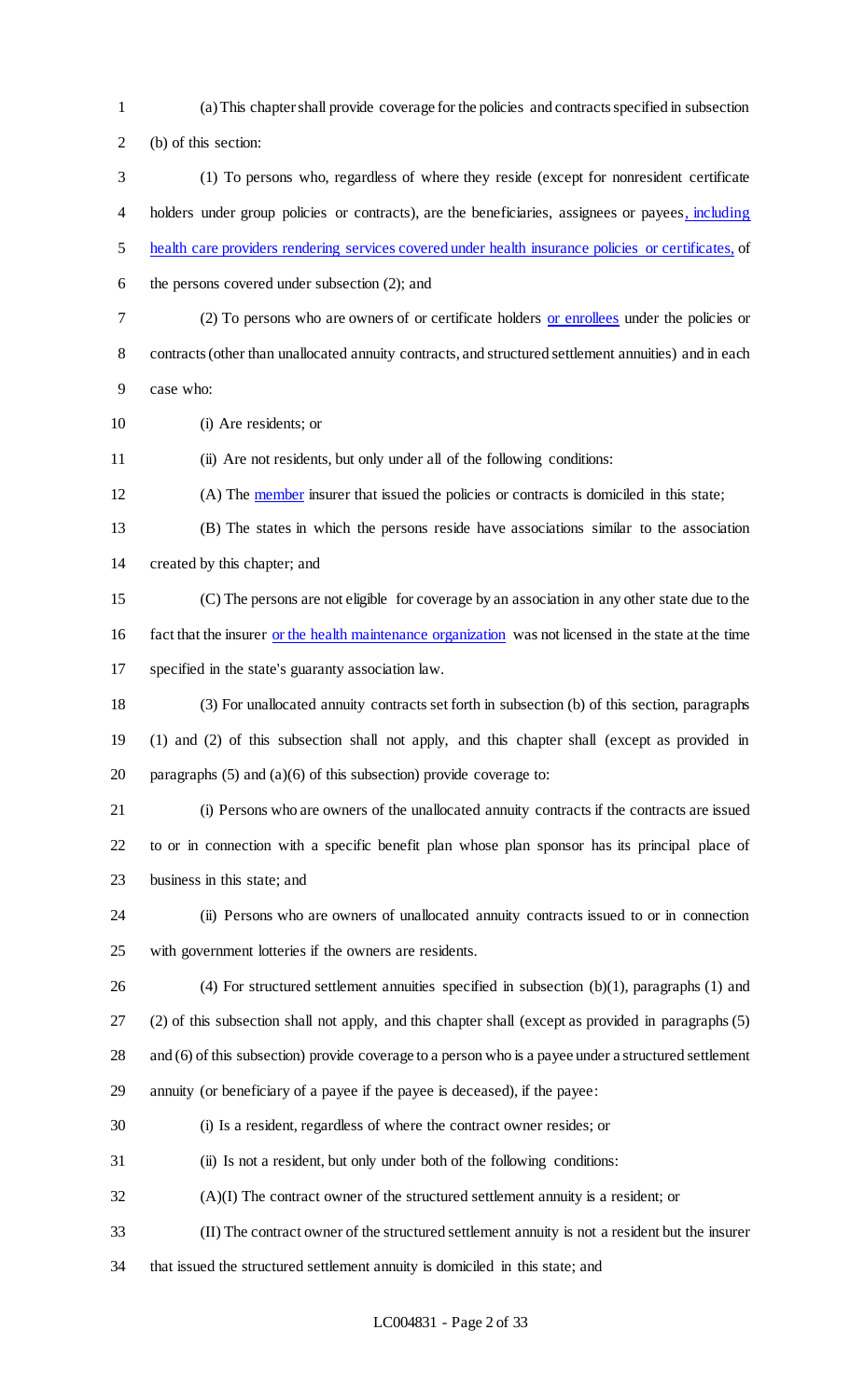- The state in which the contract owner resides has an association similar to the association
- created by this chapter; and
- (B) Neither the payee or beneficiary, nor the contract owner is eligible for coverage by the association of the state in which the payee or contract owner resides.
- (5) This chapter shall not provide coverage to:
- (i) A person who is a payee or beneficiary of a contract owner resident of this state, if the 7 payee or beneficiary is afforded any coverage by the association of another state;  $\theta$
- (ii) A person covered under paragraph (3) of this subsection, if any coverage is provided
- by the association of another state to the person; or
- (iii) A person who acquires rights to receive payments through a structured settlement
- factoring transaction as defined in 26 U.S.C. 5891(c)(3)(A), regardless of whether the transaction
- occurred before or after such section became effective.
- 

 (6) This chapter is intended to provide coverage to a person who is a resident of this state and, in special circumstances, to a nonresident. In order to avoid duplicate coverage, if a person who would otherwise receive coverage under this chapter is provided coverage under the laws of any other state, the person shall not be provided coverage under this chapter. In determining the application of the provisions of this paragraph in situations where a person could be covered by the 18 association of more than one state, whether as an owner, payee, enrollee, beneficiary, or assignee, this chapter shall be construed in conjunction with other state laws to result in coverage by only one association.

 (b)(1) This chapter shall provide coverage to the persons specified in subsection (a) of this 22 section for policies or contracts of direct, non-group life insurance, health or annuity policies or contracts insurance, including health maintenance organization subscriber contracts and 24 certificates, annuities and supplemental policies or contracts to any of these, for certificates under direct group policies and contracts, and for unallocated annuity contracts issued by member insurers, except as limited by this chapter. Annuity contracts and certificates under group annuity contracts include, but are not limited to, guaranteed investment contracts, deposit administration contracts, unallocated funding agreements, allocated funding agreements, structured settlement annuities, annuities issued to or in connection with government lotteries and any immediate or deferred annuity contracts.

 (2) Except as otherwise provided in subsection (b)(3) of this section, this This chapter shall not provide coverage for:

33 (i) A portion of a policy or contract not guaranteed by the member insurer, or under which the risk is borne by the policy or contract owner;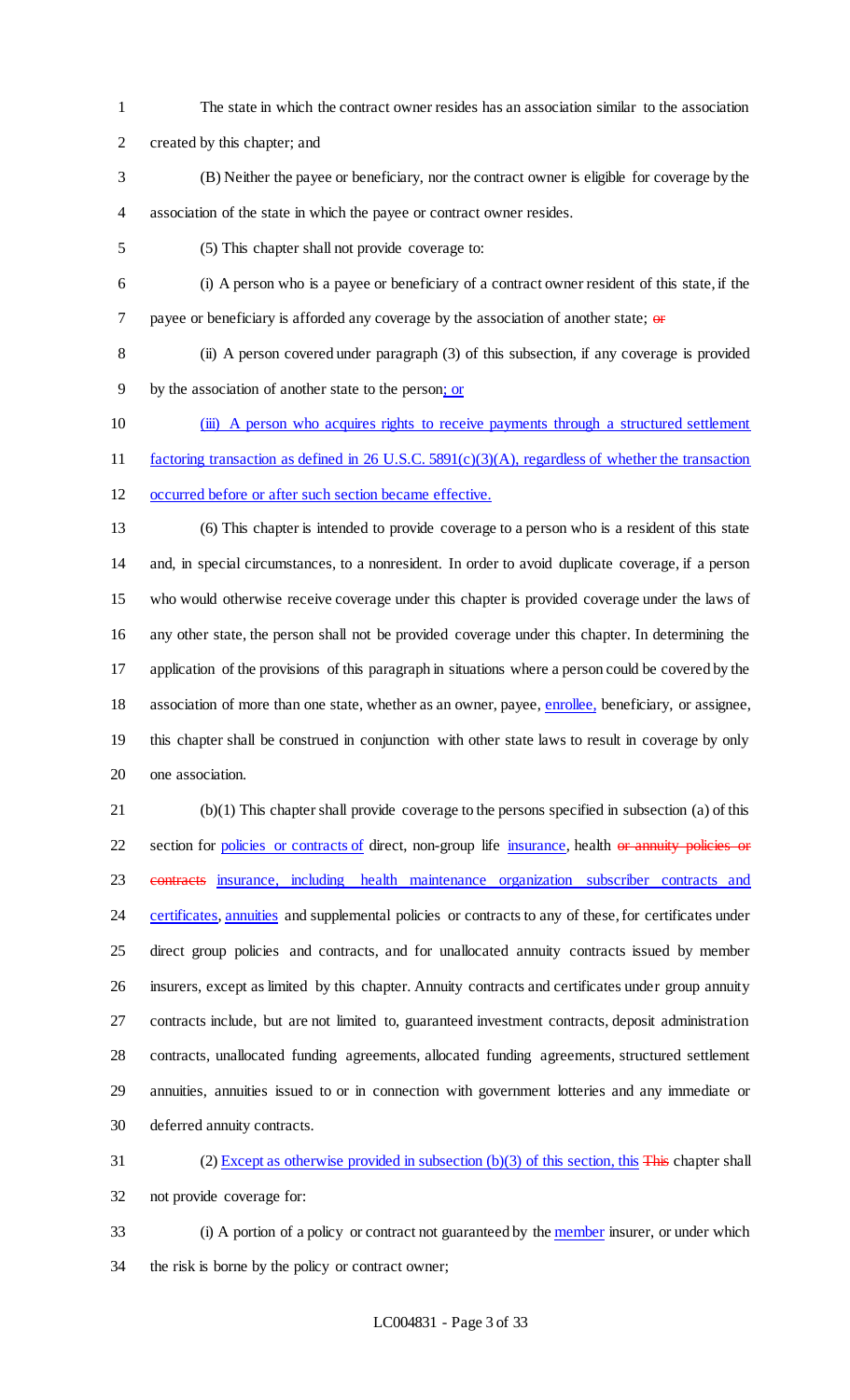(ii) A policy or contract of reinsurance, unless assumption certificates have been issued pursuant to the reinsurance policy or contract;

 (iii) A portion of a policy or contract to the extent that the rate of interest on which it is based, or the interest rate, crediting rate or similar factor determined by use of an index or other external reference stated in the policy or contract employed in calculating returns or changes in value:

 (A) Averaged over the period of four (4) years prior to the date on which the member insurer becomes an impaired or insolvent insurer under this chapter, whichever is earlier, exceeds the rate of interest determined by subtracting two (2) percentage points from Moody's corporate bond yield average averaged for that same four-year (4) period or for such lesser period if the policy or contract was issued less than four (4) years before the member insurer becomes an impaired or insolvent insurer under this chapter, whichever is earlier; and

 (B) On and after the date on which the member insurer becomes an impaired or insolvent insurer under this chapter, whichever is earlier, exceeds the rate of interest determined by subtracting three (3) percentage points from Moody's corporate bond yield average as most recently available;

 (iv) A portion of a policy or contract issued to a plan or program of an employer, association or other person to provide life, health or annuity benefits to its employees, members or others to the extent that the plan or program is self-funded or uninsured, including but not limited to benefits payable by an employer, association or other person under:

(A) A multiple employer welfare arrangement as defined in 29 U.S.C. section 1144;

(B) A minimum premium group insurance plan;

(C) A stop-loss group insurance plan; or

(D) An administrative services only contract;

(v) A portion of a policy or contract to the extent that it provides for:

(A) Dividends or experience rating credits;

(B) Voting rights; or

 (C) Payment of any fees or allowances to any person, including the policy or contract owner, in connection with the service to or administration of the policy or contract.

(vi) A policy or contract issued in this state by a member insurer at a time when it was not

licensed or did not have a certificate of authority to issue the policy or contract in this state;

 (vii) An unallocated annuity contract issued to or in connection with a benefit plan protected under the federal pension benefit guaranty corporation, regardless of whether the federal pension benefit guaranty corporation has yet become liable to make any payments with respect to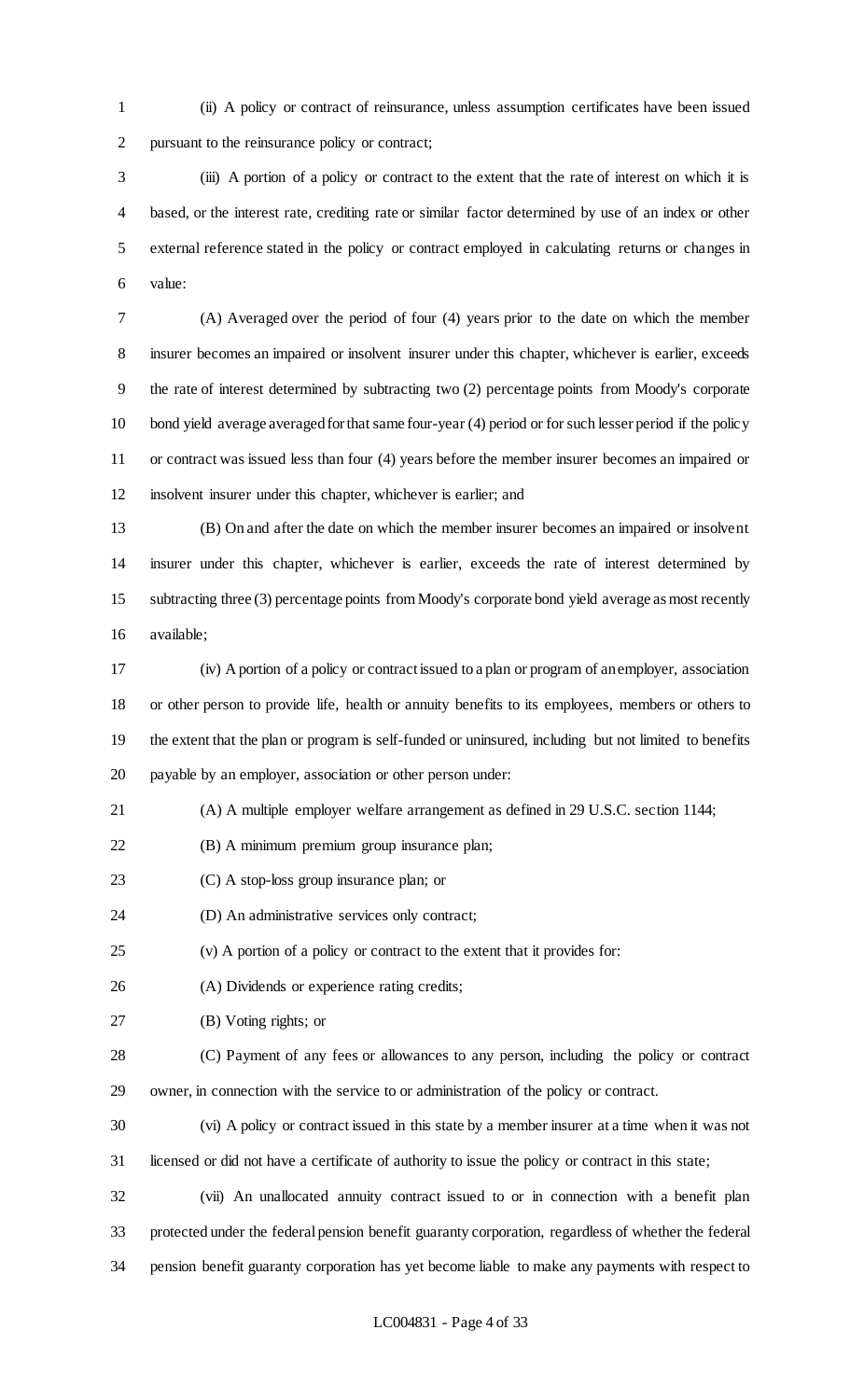- the benefit plan;
- (viii) A portion of unallocated annuity contract that is not issued to or in connection with a specific employee, union or association of natural persons benefit plan or a government lottery;
- (ix) A portion of a policy or contract to the extent that the assessments required by § 27- 5 34.3-9 with respect to the policy or contract are preempted by federal or state law; and
- (x) An obligation that does not arise under the express written terms of the policy or contract issued by the member insurer to the enrollee, certificate holder, contract owner or policy owner, including, without limitation:
- (A) Claims based on marketing materials;
- 10 (B) Claims based on side letters, riders or other documents that were issued by the member 11 insurer without meeting applicable policy or contract form filing or approval requirements;
- (C) Misrepresentations of or regarding policy or contract benefits;
- (D) Extracontractual claims; or

(E) A claim for penalties or consequential or incidental damages;

 (xi) A contractual agreement that establishes the member insurer's obligations to provide a book value accounting guaranty for defined contribution benefit plan participants by reference to a portfolio of assets that is owned by the benefit plan or its trustee, which in each case is not an affiliate of the member insurer;

 (xii) A portion of a policy or contract to the extent it provides for interest or other changes in value to be determined by the use of an index or other external reference stated in the policy or contract, but which have not been credited to the policy or contract, or as to which the policy or contract owner's rights are subject to forfeiture, as of the date the member insurer becomes an impaired or insolvent insurer under this chapter, whichever is earlier. If a policy's or contract's interest or changes in value are credited less frequently than annually, then, for purposes of determining the values that have been credited and are not subject to forfeiture under this paragraph, the interest or change in value determined by using the procedures defined in the policy or contract will be credited as if the contractual date of crediting interest or changing values was the date of impairment or insolvency, whichever is earlier, and will not be subject to forfeiture;

 (xiii) Any transaction or combination of transactions between a protected cell and the general account or another protected cell of a protected cell company organized under chapter 64 31 of this title;  $\Theta$ **F** 

 (xiv) A policy or contract providing any hospital, medical, prescription drug or other health care benefits pursuant to Part C or Part D of subchapter XVIII, chapter 7 of title 42 of the United 34 States Code (commonly known as Medicare part C & D), or subchapter XIX, chapter 7 of title 42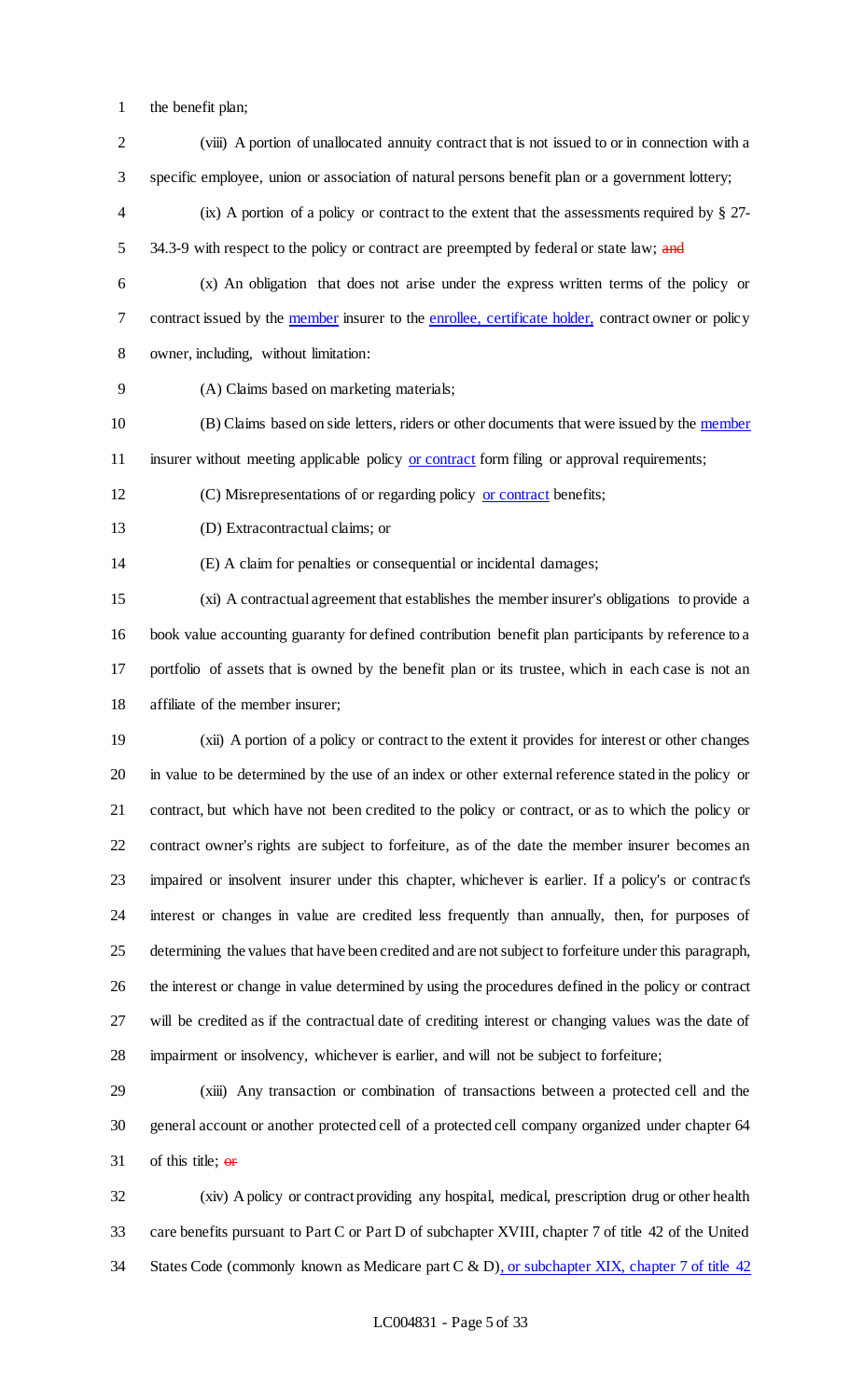of the United States Code (commonly known as Medicaid), or any regulations issued pursuant thereto; or (xvii) Structured settlement annuity benefits to which a payee (or beneficiary) has transferred his or her rights in a structured settlement factoring transaction as defined in 26 U.S.C. 5 5891(c)(3)(A), regardless of whether the transaction occurred before or after such section became effective. (3) The exclusion from coverage referenced in subsection (b)(2)(iii) of this section shall not apply to any portion of a policy or contract, including a rider, that provides long-term care or any other health insurance benefits. (c) The benefits that the association may become obligated to cover shall in no event exceed the lesser of: (1) The contractual obligations for which the member insurer is liable or would have been liable if it were not an impaired or insolvent insurer; or (2)(i) With respect to any one life, regardless of the number of policies or contracts: (A) Three hundred thousand dollars (\$300,000) in life insurance death benefits, but not more than one hundred thousand dollars (\$100,000) in net cash surrender and net cash withdrawal values for life insurance; 18 (B)  $\overline{H}$  For health insurance benefits: (I) One hundred thousand dollars (\$100,000) for coverages not considered as disability 20 income insurance or basic hospital, medical and surgical insurance or major medical insurance 21 health benefit plans or long-term care insurance, including any net cash surrender and net cash withdrawal values; 23 (II) Three hundred thousand dollars (\$300,000) for disability income insurance and three hundred thousand dollars (\$300,000) for long-term care insurance; 25 (III) Five hundred thousand dollars (\$500,000) for basic hospital, medical and surgical 26 insurance health benefit plans; or (C) Two hundred fifty thousand dollars (\$250,000) in the present value of annuity benefits, including net cash surrender and net cash withdrawal values; (ii) With respect to each individual participating in a governmental retirement plan established under § 401, 403(b) or 457 of the U.S. Internal Revenue Code, 26 U.S.C. § 401, 403(b) or 457, covered by an unallocated annuity contract or the beneficiaries of each such individual if deceased, in the aggregate, two hundred fifty thousand dollars (\$250,000) in present value annuity benefits, including net cash surrender and net cash withdrawal values; (iii) With respect to each payee of a structured settlement annuity or beneficiary or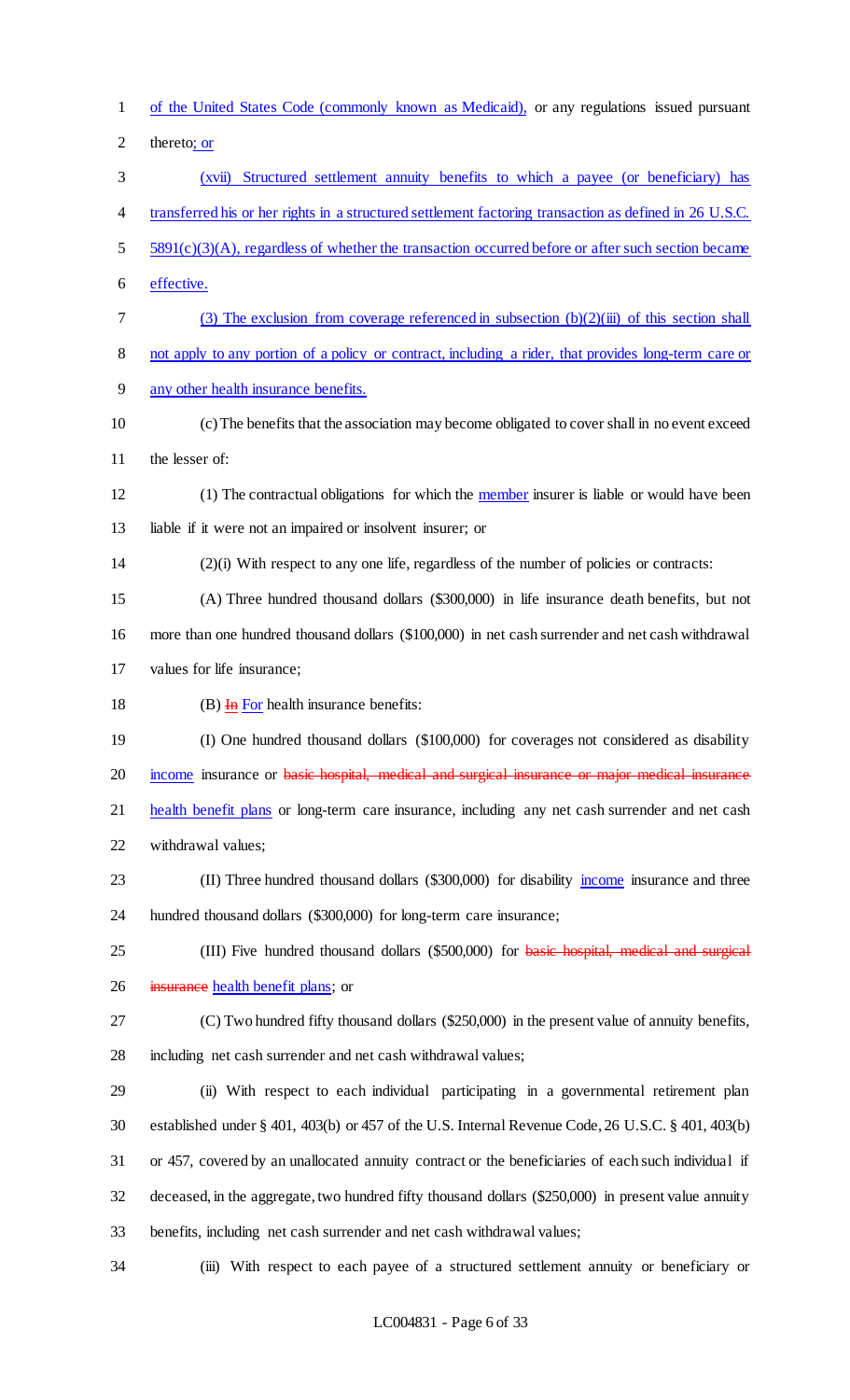beneficiaries, of the payee if deceased, two hundred fifty thousand dollars (\$250,000) in present value annuity benefits, in the aggregate, including net cash surrender and net cash withdrawal values if any;

 (iv) However in no event shall the association be obligated to cover more than: (A) an aggregate of three hundred thousand dollars (\$300,000) in benefits with respect to any one life under this paragraph and paragraphs (i), (ii) and (iii) of this subdivision except with respect to 7 benefits for basic hospital, medical and surgical insurance and major medical insurance health benefit plans under subparagraph 2(i)(B) of this subsection, in which case the aggregate liability of the association shall not exceed five hundred thousand dollars (\$500,000) with respect to any one individual; or (B) with respect to one owner of multiple non-group policies of life insurance, 11 whether the policy or contract owner is an individual, firm, corporation or other person, and whether the persons insured are officers, managers, employees or other persons, more than five million dollars (\$5,000,000) in benefits, regardless of the number of policies and contracts held by the owner;

 (v) With respect to either: (A) one contract owner provided coverage under subsection (a)(3)(i); or (B) one plan sponsor whose plans own directly or in trust any one or more unallocated annuity contracts not included in paragraph (ii) of this subdivision, five million dollars (\$5,000,000) in benefits, irrespective of the number of contracts with respect to the contract owner or plan sponsor. Provided, however, in the case where one or more unallocated annuity contracts that are covered contracts under this chapter and are owned by a trust or other entity for the benefit of two (2) or more plan sponsors, coverage shall be afforded by the association if the largest interest in the trust or entity owning the contract or contracts is held by a plan sponsor whose principal place of business is in this state and in no event shall the association be obligated to cover more than five million dollars (\$5,000,000) in benefits with respect to all such unallocated contracts;

 (vi) The limitations set forth in this subsection are limitations on the benefits for which the association is obligated before taking into account either its subrogation and assignment rights or the extent to which those benefits could be provided out of the assets of the impaired or insolvent insurer attributable to covered policies. The costs of the association's obligations under this chapter may be met by the use of assets attributable to covered policies or reimbursed to the association pursuant to its subrogation and assignment rights.

 (vii) For purposes of this chapter, benefits provided by a long-term care rider to a life insurance policy or annuity contract shall be considered the same type of benefits as the base life insurance policy or annuity contract to which it relates.

(d) In performing its obligations to provide coverage under § 27-34.3-8, the association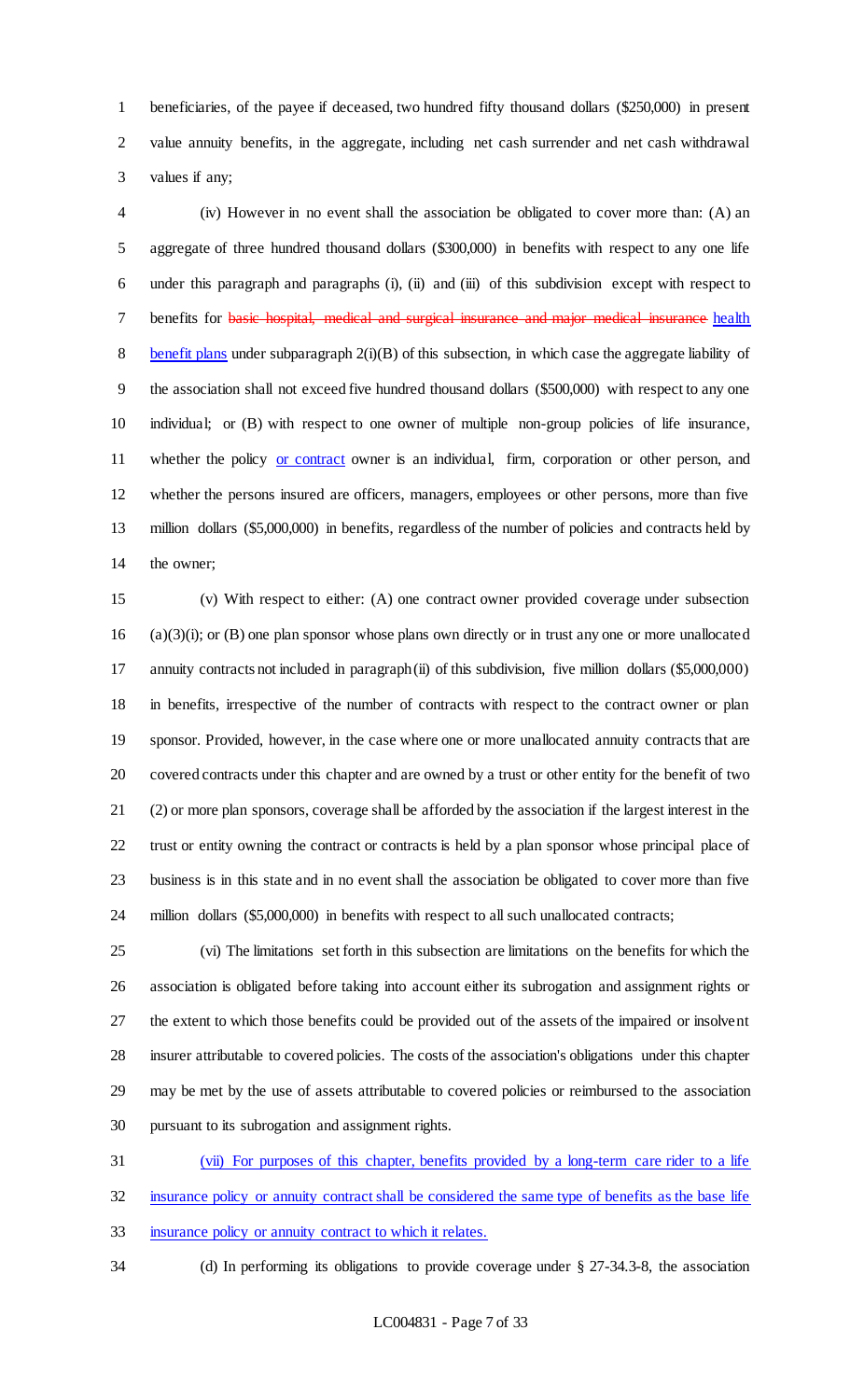shall not be required to guarantee, assume, reinsure, reissue or perform, or cause to be guaranteed, assumed, reinsured, reissued or performed, contractual obligations of the insolvent or impaired insurer under a covered policy or contract that do not materially affect the economic values or economic benefits of the covered policy or contract.

### **27-34.3-5. Definitions.**

As used in this chapter:

(1) "Account" means either of the two accounts created under § 27-34.3-6.

 (2) "Association" means the Rhode Island life and health insurance guaranty association created under § 27-34.3-6.

 (3) "Authorized assessment" or the term "authorized" when used in the context of assessments means a resolution by the board of directors has been passed whereby an assessment will be called immediately or in the future from member insurers for a specified amount. An assessment is authorized when the resolution is passed.

 (4) "Benefit plan" means a specific employee, union or association of natural persons benefit plan.

 (5) "Called assessment" or the term "called" when used in the context of assessments means that a notice has been issued by the association to member insurers requiring that an authorized assessment be paid within the time frame set forth within the notice. An authorized assessment becomes a called assessment when notice is mailed by the association to member insurers.

20 (6) "Commissioner" means the commissioner of insurance within the department of 21 business regulation of this state the definition prescribed by § 42-14-5.

 (7) "Contractual obligation" means any obligation under a policy or contract or certificate under a group policy or contract, or portion of a group policy or contract for which coverage is provided under § 27-34.3-3.

25 (8) "Covered contract or covered policy" means any policy or contract or portion of a policy or contract for which coverage is provided under § 27-34.3-3.

(9) "Extra-contractual claims" means claims not arising directly out of contract provisions,

including, for example, claims relating to bad faith in the payment of claims, punitive or exemplary

- damages or attorneys' fees and costs.
- (10) "Health benefit plan" means any hospital or medical expense policy or certificate, or
- health maintenance organization subscriber contract or any other similar health contract. "Health

benefit plan" does not include:

- (i) Accident only insurance:
- (ii) Credit insurance;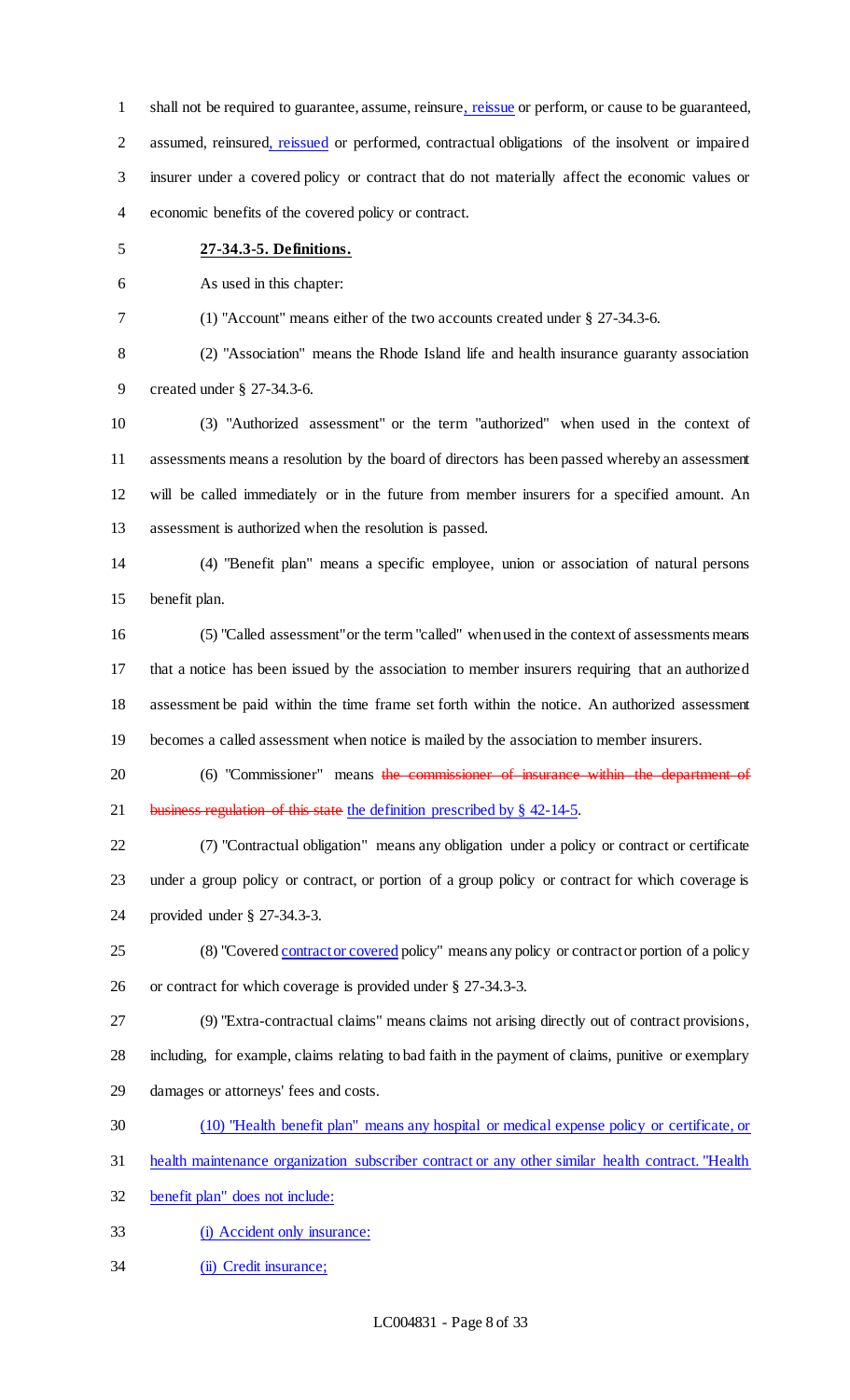| $\mathbf{1}$   | (iii) Dental only insurance;                                                                                 |
|----------------|--------------------------------------------------------------------------------------------------------------|
| $\overline{2}$ | (iv) Vision only insurance;                                                                                  |
| 3              | (v) Medicare Supplement insurance;                                                                           |
| 4              | (vi) Benefits for long-term care, home health care, community-based care, or any                             |
| 5              | combination thereof;                                                                                         |
| 6              | (vii) Disability income insurance;                                                                           |
| 7              | (viii) Coverage for on-site medical clinics; or                                                              |
| 8              | (ix) Specified disease, hospital confinement indemnity, or limited benefit health insurance                  |
| 9              | if the types of coverage do not provide coordination of benefits and are provided under separate             |
| 10             | policies or certificates.                                                                                    |
| 11             | $\frac{(10)(11)}{(10)(11)}$ "Impaired insurer" means a member insurer which is not an insolvent insurer, and |
| 12             | (i) Is placed under an order of rehabilitation or conservation by a court of competent                       |
| 13             | jurisdiction.                                                                                                |
| 14             | $(11)(12)$ "Insolvent insurer" means a member insurer which after January 1, 1996, is placed                 |
| 15             | under an order of liquidation by a court of competent jurisdiction with a finding of insolvency.             |
| 16             | $(12)(13)$ "Member insurer" means any insurer or health maintenance organization licensed                    |
| 17             | or which holds a certificate of authority to transact in this state any kind of insurance or health          |
| 18             | maintenance organization business for which coverage is provided under § 27-34.3-3, and includes             |
| 19             | any insurer or health maintenance organization whose license or certificate of authority in this state       |
| 20             | may have been suspended, revoked, not renewed or voluntarily withdrawn, but does not include:                |
| 21             | (i) A hospital or medical service organization, whether profit or nonprofit; or                              |
| 22             | (ii) A health maintenance organization; or                                                                   |
| 23             | (iii) A fraternal benefit society; or                                                                        |
| 24             | (iv) A mandatory state pooling plan; or                                                                      |
| 25             | (v) A mutual assessment company or other person that operates on an assessment basis; or                     |
| 26             | (vi) An insurance exchange; or                                                                               |
| 27             | (vii) An organization that has a certificate or license limited to the issuance of charitable                |
| 28             | gift annuities; or                                                                                           |
| 29             | (viii) An entity similar to any of the above.                                                                |
| 30             | $(13)(14)$ "Moody's corporate bond yield average" means the monthly average corporates                       |
| 31             | as published by Moody's investors service, inc. Investors Service, Inc., or any successor to it.             |
| 32             | $\frac{(14)(15)}{(14)(15)}$ "Owner" of a policy or contract, and "policyholder," "policy owner" and or       |
| 33             | "contract owner" means the person who is identified as the legal owner under the terms of the policy         |
| 34             | or contract or who is otherwise vested with legal title to the policy or contract through a valid            |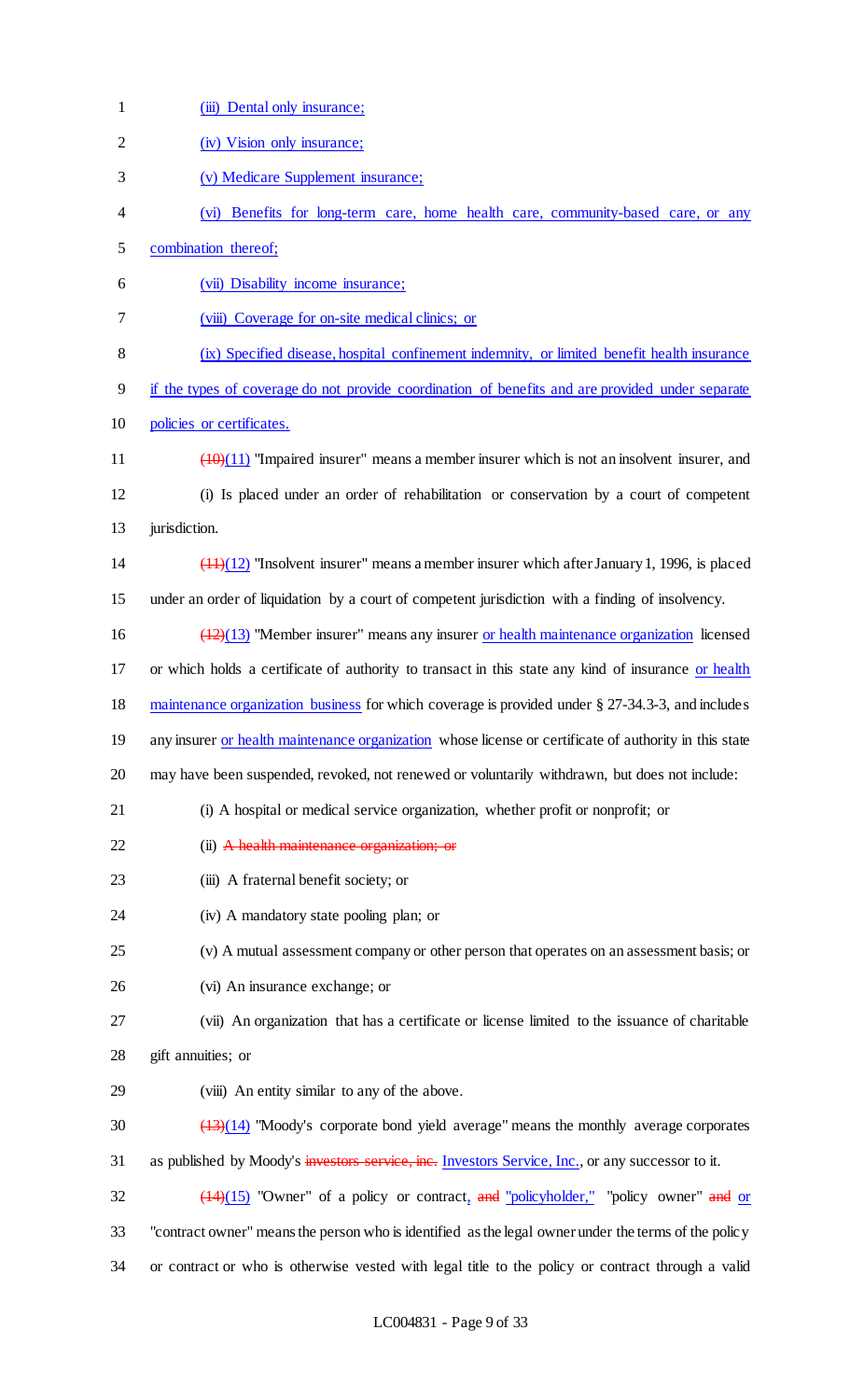assignment completed in accordance with the terms of the policy or contract and properly recorded 2 as the owner on the books of the member insurer. The terms owner, contract owner, policyholder and policy owner do not include persons with a mere beneficial interest in a policy or contract.

 (15)(16) "Person" means any individual, corporation, limited liability company, partnership, association, governmental body or entity or voluntary organization.

6  $\left(16\right)\left(17\right)$  "Plan sponsor" means:

(i) The employer in case of a benefit plan established or maintained by a single employer;

 (ii) The employee organization in the case of a benefit plan established or maintained by an employee organization; or

 (iii) In the case of a benefit plan established or maintained by two (2) or more employers or jointly by one or more employers and one or more employee organizations, the association, committee, joint board of trustees, or other similar group of representatives of the parties who establish or maintain the benefit plan.

 (17)(18) "Premiums" means amounts or considerations (by whatever name called) received on covered policies or contracts less returned premiums, considerations and deposits, and less dividends and experience credits. "Premiums" does not include any amounts or consideration received for any policies or contracts or for the portions of policies or contracts for which coverage is not provided under § 27-34.3-3(b) except that assessable premium shall not be reduced on account of § 27-34.3-3(b)(2)(iii) relating to interest limitations and § 27-34.3-3(c)(2) relating to limitations with respect to one individual, one participant and one contract or owner. "Premiums" shall not include:

 (i) Premiums in excess of five million dollars (\$5,000,000) on an unallocated annuity contract not issued under a governmental retirement benefit plan (or its trustee) established under § 401, 403(b) or 457 of the United States Internal Revenue Code, 26 U.S.C. § 401, 403(b) or 457.

 (ii) With respect to multiple nongroup policies of life insurance owned by one owner, 26 whether the policy or contract owner is an individual, firm, corporation or other person, and whether the persons insured are officers, managers, employees or other persons, premiums in excess of five million dollars (\$5,000,000) with respect to these policies or contracts, regardless of the number of policies or contracts held by the owner.

 $\left(\frac{(18)(19)}{(18)(19)}\right)$  "Principal place of business" of a plan sponsor or a person other than a natural person means the single state in which the natural persons who establish policy for the direction, control and coordination of the operations of the entity as a whole primarily exercise that function, determined by the association in its reasonable judgment by considering the following factors:

(A) The state in which the primary executive and administrative headquarters of the entity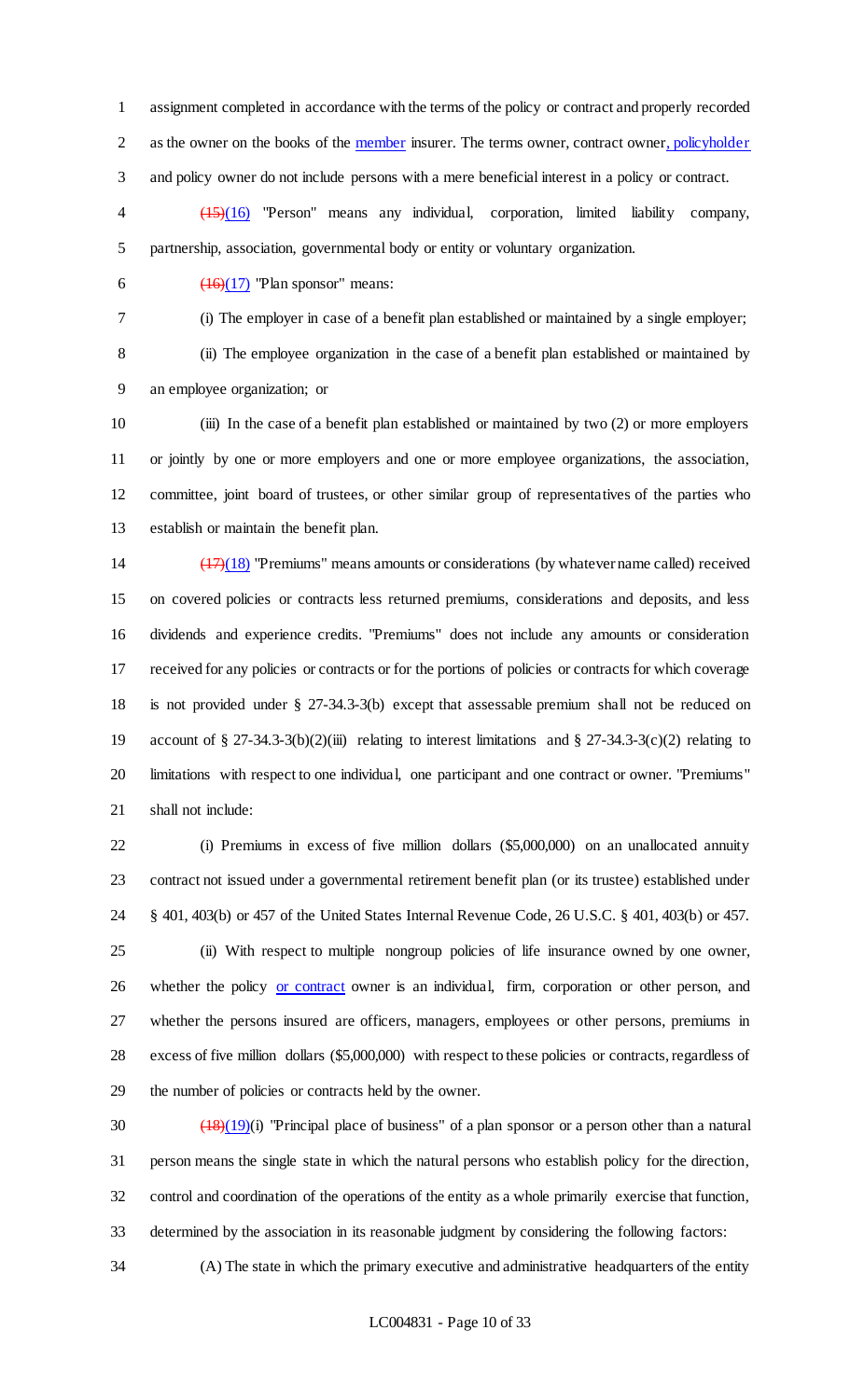is located;

 (B) The state in which the principal office of the chief executive officer of the entity is located;

 (C) The state in which the board of directors (or similar governing person or persons) of the entity conducts the majority of its meetings;

 (D) The state in which the executive or management committee of the board of directors (or a similar governing person or persons) of the entity, conducts the majority of its meetings;

(E) The state from which the management of the overall operations of the entity is directed;

and

 (F) In the case of a benefit plan sponsored by affiliated companies comprising a consolidated corporation, the state in which the holding company or controlling affiliate has its principal place of business as determined using the above factors. However, in the case of a plan sponsor, if more than fifty percent (50%) of the participants in the benefit plan are employed in a single state, that state shall be deemed to be the principal place of business of the plan sponsor.

 (ii) The principal place of business of a plan sponsor of a benefit plan described in 16 subsection  $\left( \frac{16}{17} \right)$ (iii) of this section shall be deemed to be the principal place of business of the association, committee, joint board of trustees or other similar group of representatives of the parties who establish or maintain the benefit plan that, in lieu of a specific or clear designation of a principal place of business, shall be deemed to be the principal place of business of the employer or employee organization that has the largest investment in the benefit plan in question.

21 (19)(20) "Receivership court" means the court in the insolvent or impaired insurer's state 22 having jurisdiction over the conservation, rehabilitation or liquidation of the member insurer.

 $(20)(21)$  "Resident" means a person to whom a contractual obligation is owed and who resides in this state on the date of entry of court order that determines a member insurer to be an impaired insurer or a court order that determines a member insured to be an insolvent insurer, whichever occurs first. A person may be a resident of only one state, which in the case of a person other than a natural person shall be its principal place of business. Citizens of the United States that are either: (i) residents of foreign countries; or (ii) residents of United States possessions, territories or protectorates that do not have an association similar to the association created by this chapter, 30 shall be deemed residents of the state of domicile of the member insurer that issued the polices or contracts.

 $\frac{(21)(22)}{21}$  "Structured settlement annuity" means an annuity purchased in order to fund periodic payments for a claimant in payment for or with respect to personal injuries suffered by the claimant.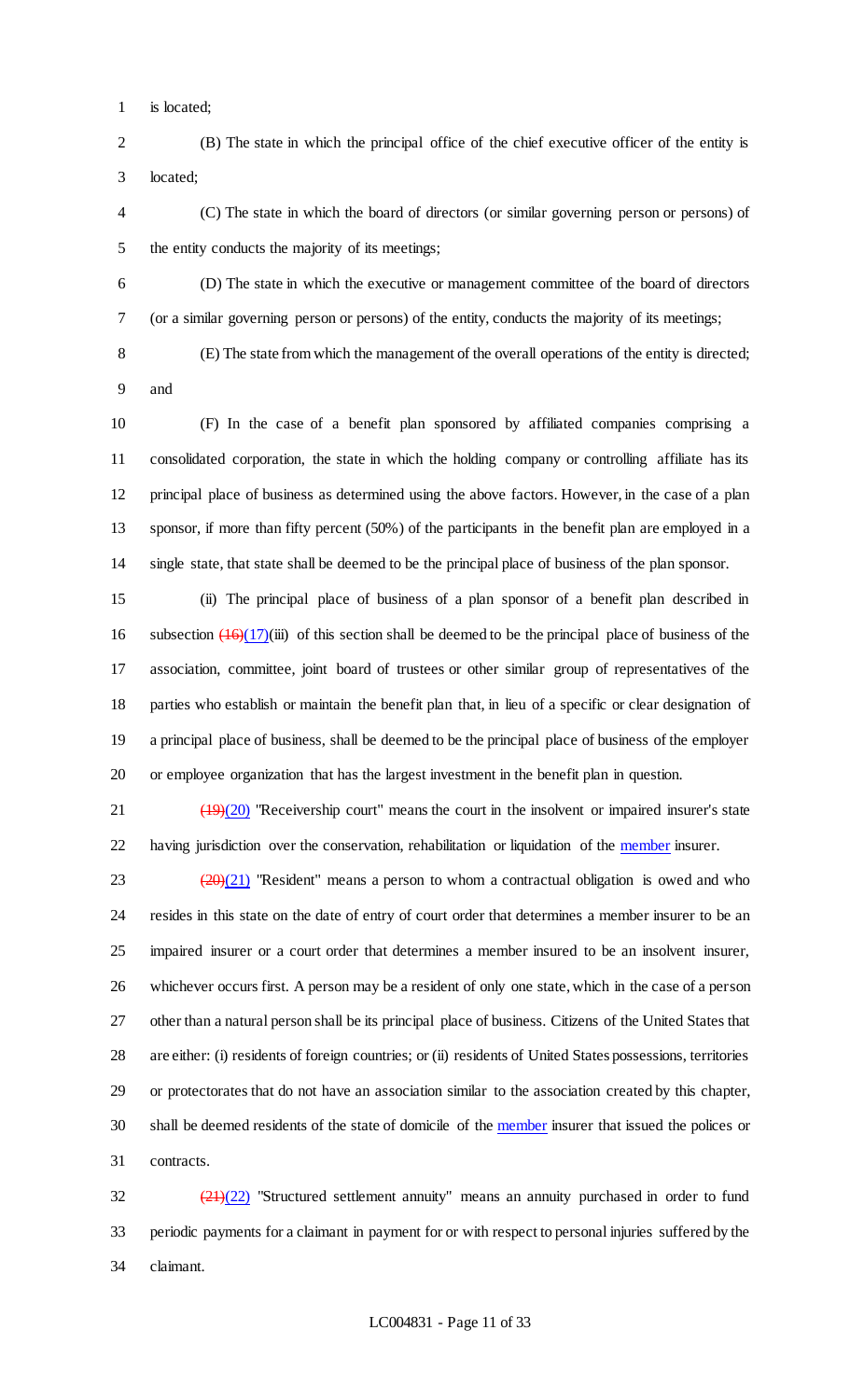1  $\left(\frac{(22)}{(23)}\right)$  "State" means a state, the District of Columbia, Puerto Rico, or a United States possession, territory or protectorate.

 (23)(24) "Supplemental contract" means a written agreement entered into for the distribution of proceeds under a life, health or annuity policy or contract.

 $\frac{(24)(25)}{24}$  "Unallocated annuity contract" means any annuity contract or group annuity certificate which is not issued to and owned by an individual, except to the extent of any annuity benefits guaranteed to an individual by an insurer under the contract or certificate.

### **27-34.3-6. Creation of the association.**

 (a) There is created a nonprofit legal entity to be known as the Rhode Island life and health insurance guaranty association. All member insurers shall be and remain members of the 11 association as a condition of their authority to transact insurance or health maintenance organization business in this state. The association shall perform its functions under the plan of operation established and approved under § 27-34.3-10, or as previously established and approved under § 27-34.1-11 [Repealed] and shall exercise its powers through a board of directors established under § 27-34.3-7 or as previously established under § 27-34.1-8 [Repealed]. For purposes of administration and assessment, the association shall maintain two (2) accounts:

(1) The life insurance and annuity account which includes the following subaccounts:

18 (i) Life insurance account;

 (ii) Annuity account; which shall include annuity contracts owned by a governmental retirement plan (or its trustee) established under section 401, 403(b) or 457 of the United States Internal Revenue Code, 26 U.S.C. § 401, 403(b) or 457, but shall otherwise exclude unallocated annuities; and

 (iii) Unallocated annuity account which shall exclude contracts owned by a governmental retirement benefit plan (or its trustee) established under § 401, 403(b) or 457 of the United States Internal Revenue Code, 26 U.S.C. § 401, 403(b) or 457.

26 (2) The health insurance account.

 (b) The association shall come under the immediate supervision of the commissioner and shall be subject to the applicable provisions of the insurance laws of this state. Meetings or records of the association may be open to the public upon majority vote of the board of directors. The commissioner or his or her designee shall have full and complete access to all documents received by, created by or otherwise obtained by the association and shall be invited to be present at all association meetings. The disclosure of confidential or privileged association information, documents, or records to the commissioner shall not change the confidential or privileged status of the information, documents or records.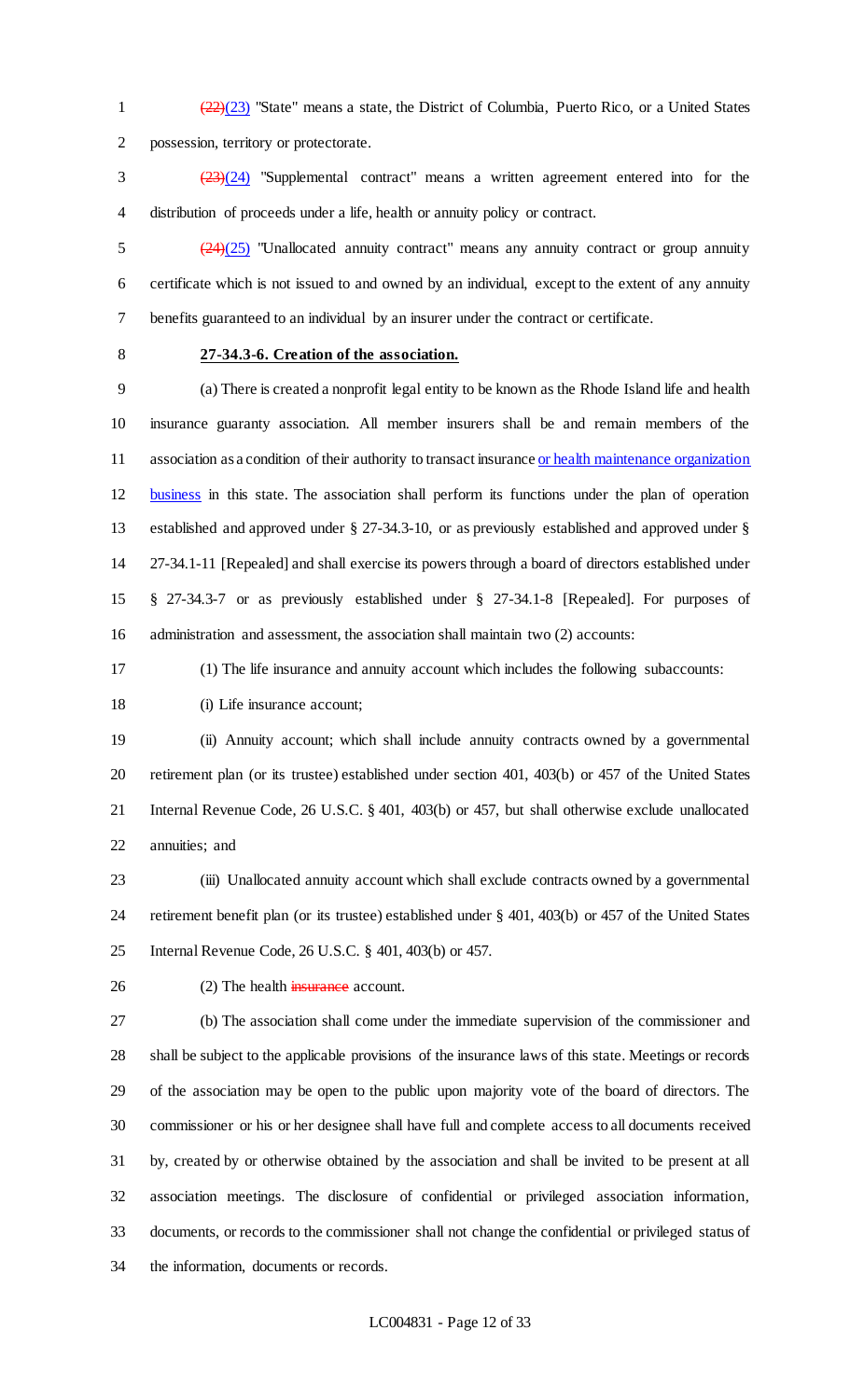### **27-34.3-7. Board of directors.**

(a) The board of directors of the association shall consist of:

3 (1) Not less than  $five (5)$  seven (7) nor more than  $nime (9)$  eleven (11) member insurers serving terms as established in the plan of operation; and

 (2) The commissioner or the commissioner's designee. Only member insurers or a health 6 maintenance organization shall be eligible to vote. The members of the board shall be selected by member insurers subject to the approval of the commissioner. The board of directors, previously established under § 27-34.1-8 [Repealed], shall continue to operate in accordance with the provision of this section. Vacancies on the board shall be filled for the remaining period of the term by a majority vote of the remaining board members, subject to the approval of the commissioner.

 (b) In approving selections to the board, the commissioner shall consider, among other things, whether all member insurers are fairly represented.

 (c) Members of the board may be reimbursed from the assets of the association for expenses incurred by them as members of the board of directors but members of the board shall not be compensated by the association for their services.

### **27-34.3-8. Powers and duties of the association.**

 (a) If a member insurer is an impaired insurer, the association may, in its discretion, and subject to any conditions imposed by the association that do not impair the contractual obligations of the impaired insurer, and that are approved by the commissioner:

20 (1) Guarantee, assume, reissue or reinsure, or cause to be guaranteed, assumed, reissued or reinsured, any or all of the policies or contracts of the impaired insurer;

 (2) Provide the monies, pledges, loans, notes, guarantees or other means that are proper to effectuate subdivision (1) of this subsection and assure payment of the contractual obligations of the impaired insurer pending action under subdivision (1) of this subsection.

(b) If a member insurer is an insolvent insurer, the association shall, in its discretion, either:

(1)(i)(A) Guaranty, assume, reissue or reinsure, or cause to be guaranteed, assumed,

27 reissued or reinsured, the policies or contracts of the insolvent insurer; or

(B) Assure payment of the contractual obligations of the insolvent insurer; and

(ii) Provide monies, pledges, loans, notes, guarantees, or other means that are reasonably

necessary to discharge the association's duties; or

(2) Provide benefits and coverages in accordance with the following provisions:

32 (i) With respect to life and health insurance policies and annuities policies and contracts,

33 assure payment of benefits for premiums identical to the premiums and benefits (except for terms

34 of conversion and renewability) that would have been payable under the policies or contracts of the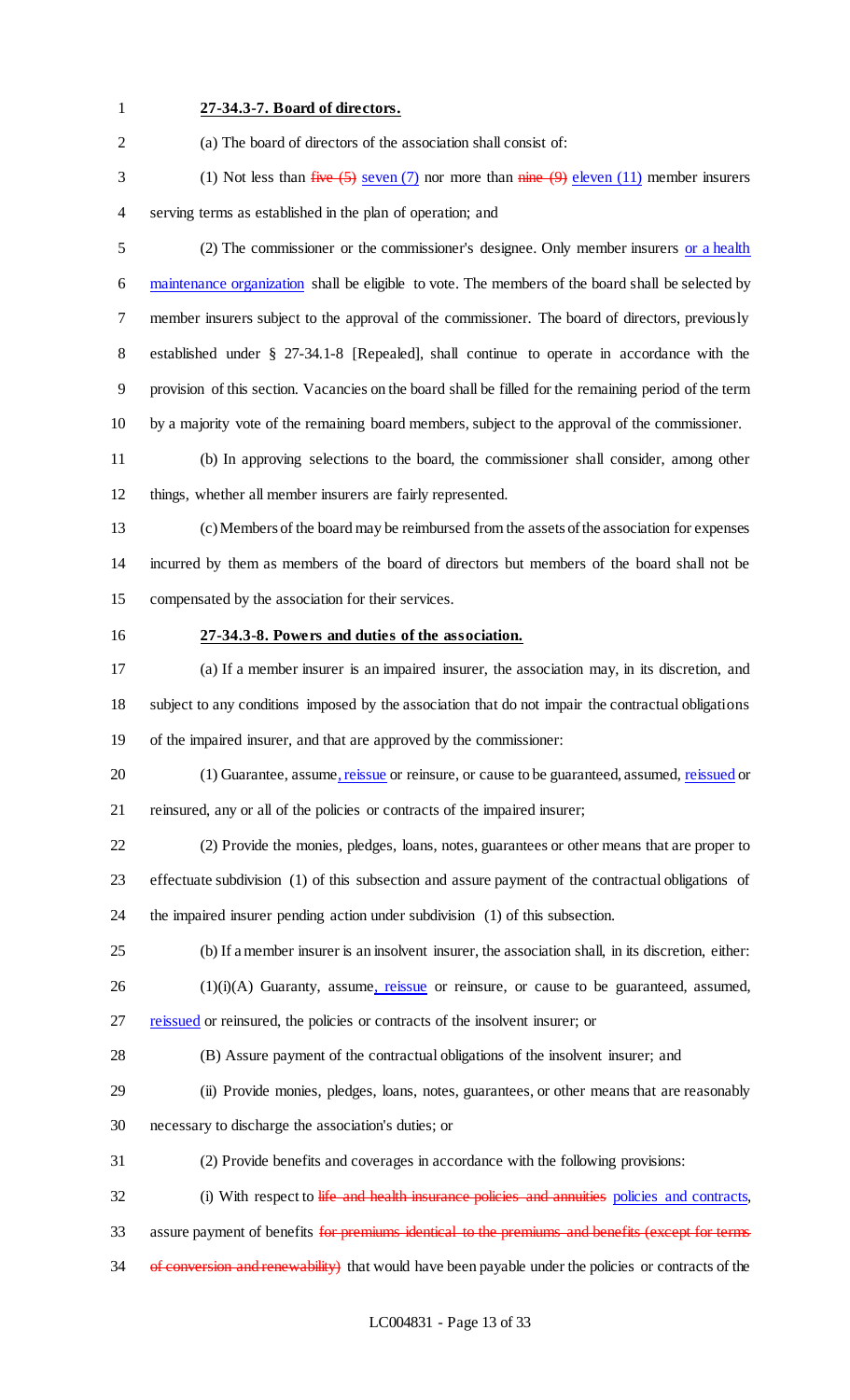insolvent insurer, for claims incurred:

 (A) With respect to group policies and contracts, not later than the earlier of the next renewal date under such policies or contracts or forty-five (45) days, but in no event less than thirty (30) days after the date on which the association becomes obligated with respect to the policies or contracts;

 (B) With respect to nongroup policies, contracts and annuities not later than the earlier of the next renewal date (if any) under the policies or contracts or one year, but in no event less than thirty (30) days from the date on which the association becomes obligated with respect to the policies and contracts;

10 (ii) Make diligent efforts to provide all known insured insureds, enrollees or annuitants (for 11 non-group policies and contracts) or group policy or contract owners with respect to group policies or contracts thirty (30) days notice of the termination (pursuant to subparagraph (i) of this paragraph) of the benefits provided;

14 (iii) With respect to nongroup life and health insurance policies and annuities policies and contracts covered by the association, make available to each known insured, enrollee, or annuitant, or owner if other than the insured, or annuitant and with respect to an individual formerly an 17 insured, enrollee or formerly an annuitant under a group policy or contract who is not eligible for replacement group coverage, make available substitute coverage on an individual basis in 19 accordance with the provisions of subdivision (iv) of this subsection, if the insureds, enrollees or 20 annuitants had a right under law or the terminated policy, contract or annuity to convert coverage 21 to individual coverage or to continue an individual policy, contract or annuity in force until a 22 specified age or for a specified time, during which the insurer or health maintenance organization 23 had no right unilaterally to make changes in any provision of the policy, contract or annuity or had a right only to make changes in premium by class;

 (iv)(A) In providing the substitute coverage required under subdivision (iii) of this subsection, the association may offer either to reissue the terminated coverage or to issue an 27 alternative policy or contract at actuarially justified rates subject to the prior approval of the commissioner.

29 (B) Alternative or reissued policies or contracts shall be offered without requiring evidence of insurability, and shall not provide for any waiting period or exclusion that would not have applied under the terminated policy or contracts.

(C) The association may reinsure any alternative or reissued policy or contract.

 (v)(A) Alternative policies or contracts adopted by the association shall be subject to the 34 approval of the domiciliary insurance commissioner and the receivership court. The association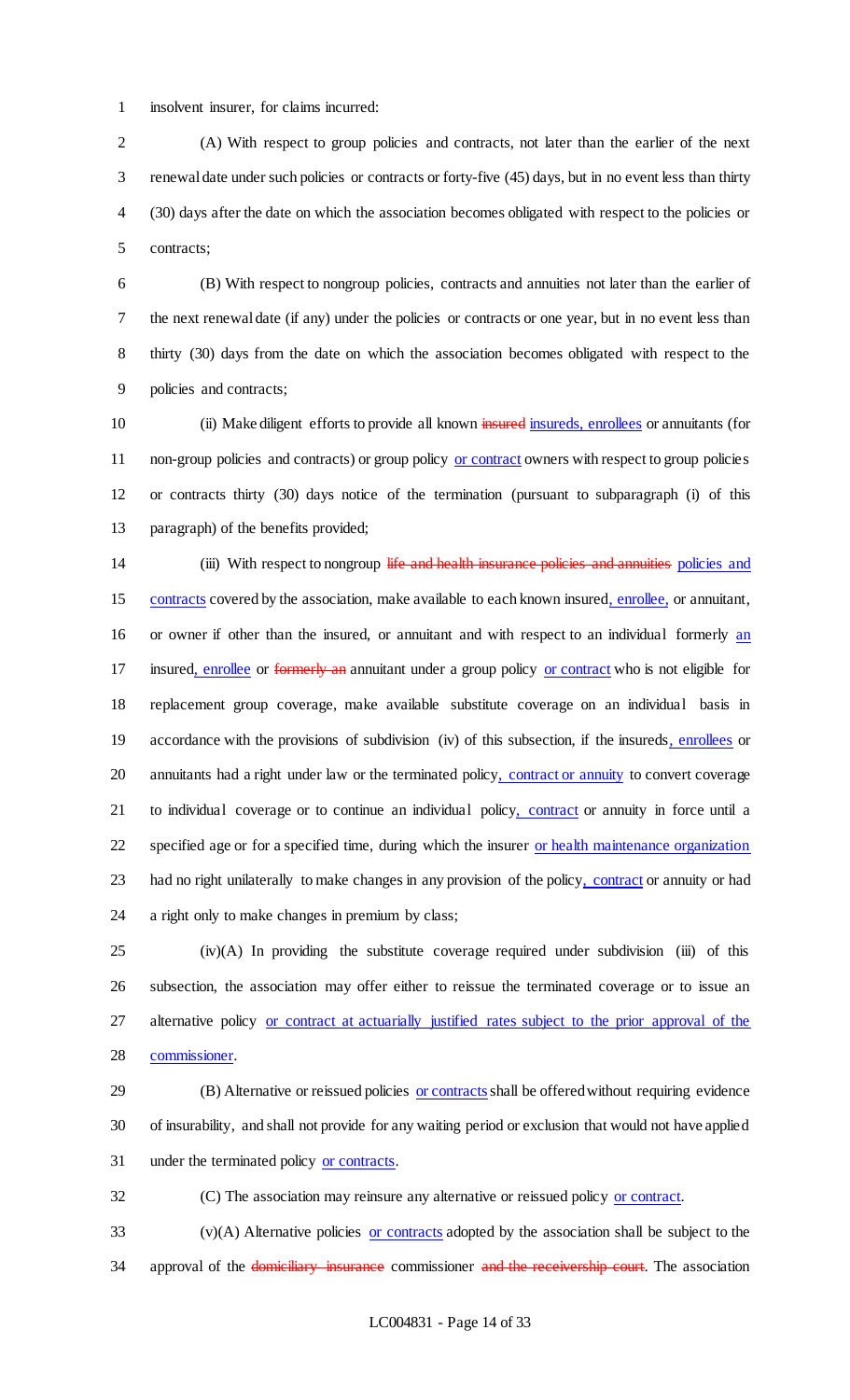may adopt alternative policies or contracts of various types for future issuance without regard to any particular impairment or insolvency.

3 (B) Alternative policies or contracts shall contain at least the minimum statutory provisions required in this state and provide benefits that shall not be unreasonable in relation to the premium charged. The association shall set the premium in accordance with a table of rates which it shall adopt. The premium shall reflect the amount of insurance to be provided and the age and class of risk of each insured, but shall not reflect any changes in the health of the insured after the original 8 policy or contract was last underwritten.

 (C) Any alternative policy or contract issued by the association shall provide coverage of 10 a type similar to that of the policy or contract issued by the impaired or insolvent insurer, as determined by the association.

 (vi) If the association elects to reissue terminated coverage at a premium rate different from 13 that charged under the terminated policy or contract, the premium shall be actuarially justified and 14 be set by the association in accordance with the amount of insurance or coverage provided and the 15 age and class of risk, subject to approval of the domiciliary insurance commissioner and the 16 receivership court.

 (vii) The association's obligations with respect to coverage under any policy or contract of the impaired or insolvent insurer or under any reissued or alternative policy or contract shall cease 19 on the date such coverage or policy or contract is replaced by another similar policy or contract by 20 the policy or contract owner, the insured, the enrollee or the association.

 (viii) When proceeding under paragraph (b)(2) of this section with respect to any policy or contract carrying guaranteed minimum interest rates, the association shall assure the payment or 23 crediting of a rate of interest consistent with § 27-34.3-3(b)(2)(iii).

 (c) Nonpayment of premiums within thirty-one (31) days after the date required under the terms of any guaranteed, assumed, alternative or reissued policy or contract or substitute coverage 26 shall terminate the association's obligations under the policy, contract or coverage under this 27 chapter with respect to the policy, contract or coverage, except with respect to any claims incurred or any net cash surrender value which may be due in accordance with the provisions of this chapter.

 (d) Premiums due for coverage after entry of an order of liquidation of an insolvent insurer shall belong to and be payable at the direction of the association. If the liquidator of an insolve nt insurer requests, the association shall provide a report to the liquidator regarding such premium collected by the association. The association shall be liable for unearned premiums due to policy or contract owners arising after the entry of the order.

(e) The protection provided by this chapter shall not apply where any guaranty protection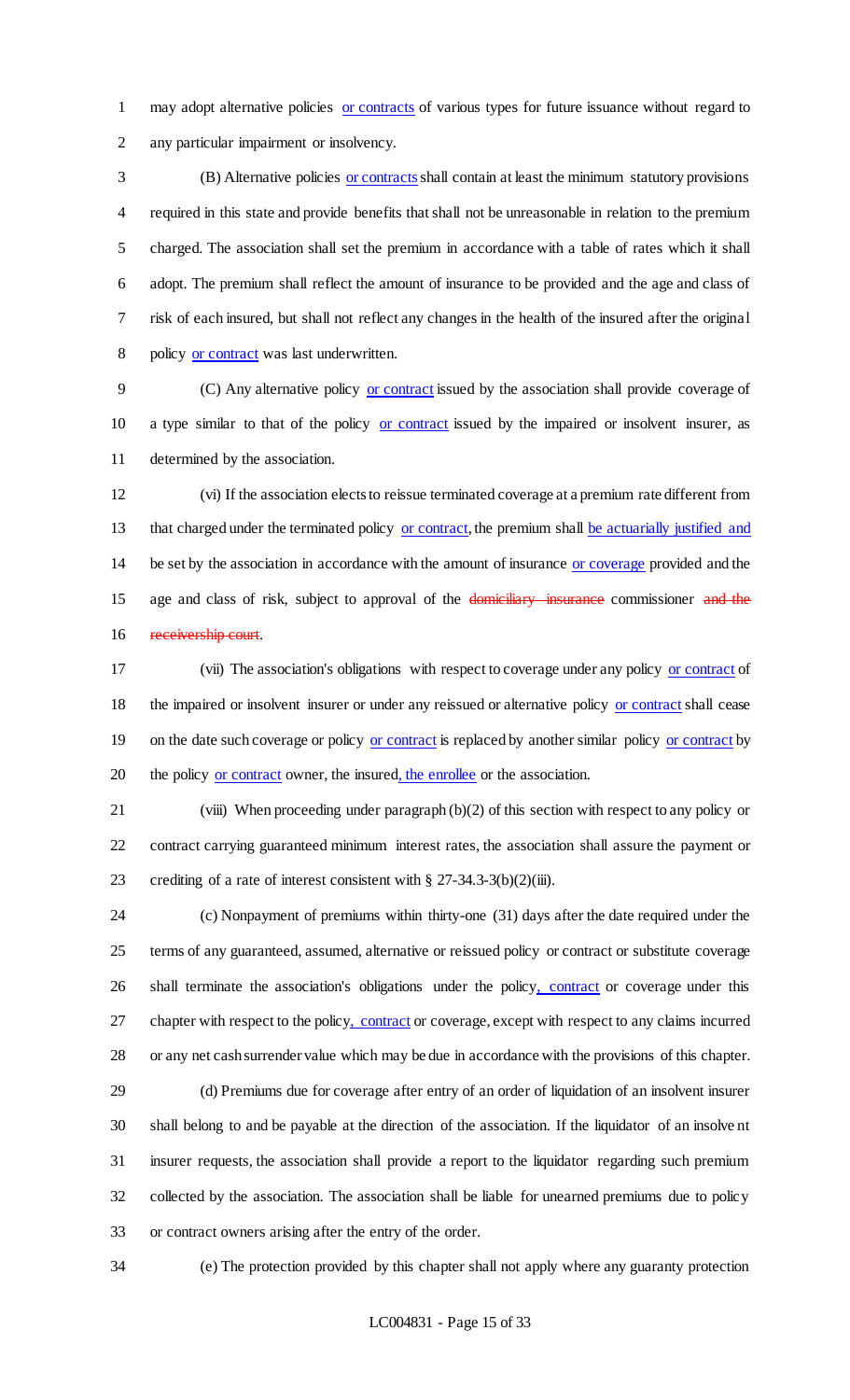is provided to residents of this state by laws of the domiciliary state or jurisdiction of the impaired or insolvent insurer other than this state.

(f) In carrying out its duties under subsection (b), the association may:

 (1) Subject to approval by a court of competent jurisdiction in this state, impose permanent policy or contract liens in connection with any guarantee, assumption or reinsurance agreement, if the association finds that the amounts which can be assessed under this chapter are less than the amounts needed to assure full and prompt performance of the association's duties under this chapter, or that the economic or financial conditions as they affect member insurers are sufficiently adverse to render the imposition of such permanent policy or contract liens, to be in the public interest;

 (2) Subject to approval by a court of competent jurisdiction in this state, impose temporary moratoriums or liens on payments of cash values and policy loans, or any other right to withdraw funds held in conjunction with policies or contracts, in addition to any contractual provisions for deferral of cash or policy loan value. In addition, in the event of a temporary moratorium or moratorium charge imposed by the receivership court on payment of cash values or policy loans, or on any other right to withdraw funds held in conjunction with policies or contracts, out of the assets of the impaired or insolvent insurer, the association may defer the payment of such cash values, policy loans or other rights by the association for the period of the moratorium or moratorium charge imposed by the receivership court, except for claims covered by the association to be paid in accordance with a hardship procedure established by the liquidator or rehabilitator and approved by the receivership court.

 (g) A deposit in this state, held pursuant to law or required by the commissioner for the 22 benefit of creditors, including policy or contract owners, not turned over to the domiciliary liquidator upon the entry of a final order of liquidation or order approving a rehabilitation plan of 24 an a member insurer domiciled in this state or in a reciprocal state, pursuant to § 27-14.3-56, shall be promptly paid to the association. The association shall be entitled to retain a portion of any amounts so paid to it equal to the percentage determined by dividing the aggregate amount of policy 27 or contract owners' claims related to that insolvency for which the association has provided 28 statutory benefits by the aggregate amount of all policy or contract owners' claims in this state related to that insolvency and shall remit to the domiciliary receiver the amount so paid to the association less the amount retained pursuant to this subsection. Any amount so paid to the association and retained by it shall be treated as a distribution of estate assets pursuant to applicable state insurance law dealing with early access disbursements.

 (h) If the association fails to act within a reasonable period of time with respect to an insolvent insurer, as provided in subsection (b) of this section, the commissioner shall have the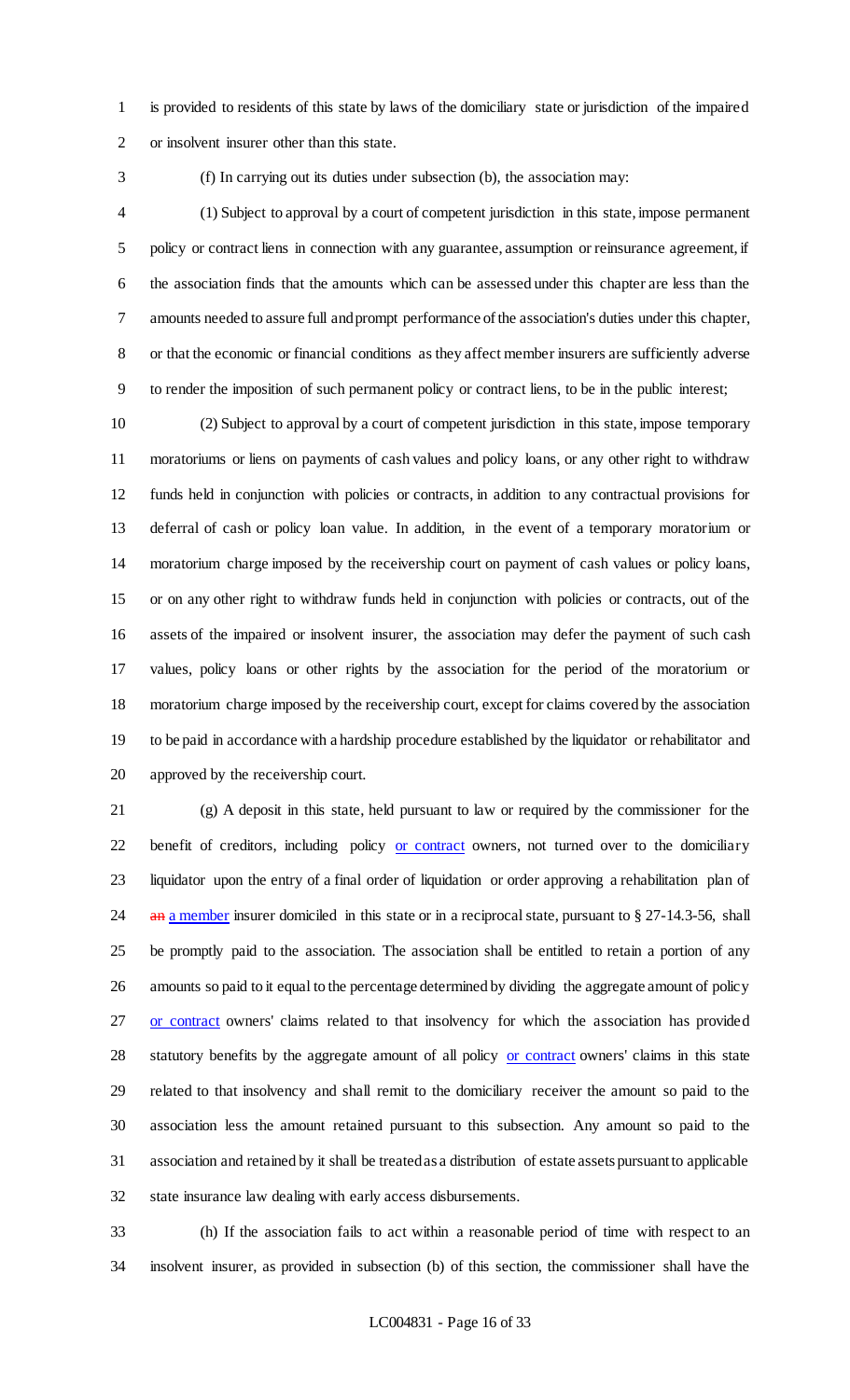powers and duties of the association under this chapter with respect to the insolvent insurers.

 (i) The association may render assistance and advice to the commissioner, upon the commissioner's request, concerning rehabilitation, payment of claims, continuance of coverage, or the performance of other contractual obligations of any impaired or insolvent insurer.

 (j) The association shall have standing to appear or intervene before any court or agency in this state with jurisdiction over an impaired or insolvent insurer concerning which the association is or may become obligated under this chapter or with jurisdiction over any person or property against whom the association may have rights through subrogation or otherwise. Standing shall extend to all matters germane to the powers and duties of the association, including, but not limited 10 to, proposals for reinsuring, reissuing, modifying or guaranteeing the policies or contracts of the 11 impaired or insolvent insurer and the determination of the polices or contracts and contractual obligations. The association shall also have the right to appear or intervene before a court or agency in another state with jurisdiction over an impaired or insolvent insurer for which the association is or may become obligated or with jurisdiction over any person or property against whom the association may have rights through subrogation or otherwise.

 (k)(1) A person receiving benefits under this chapter shall be deemed to have assigned the rights under, and any causes of action against any person for losses arising under, resulting from or otherwise relating to, the covered policy or contract to the association to the extent of the benefits received because of this chapter, whether the benefits are payments of or on account of contractual 20 obligations, continuation of coverage or provision of substitute or alternative policies, contracts or coverage. The association may require an assignment to it of these rights and causes of action by 22 any enrollee, payee, policy or contract owner, beneficiary, insured or annuitant as a condition precedent to the receipt of any right or benefits conferred by this chapter upon the person.

 (2) The subrogation rights of the association under this subsection shall have the same priority against the assets of the impaired or insolvent insurer as that possessed by the person entitled to receive benefits under this chapter.

 (3) In addition to subdivisions (1) and (2) of this subsection, the association shall have all common law rights of subrogation and any other equitable or legal remedy that would have been available to the impaired or insolvent insurer or owner, beneficiary, enrollee or payee, of a policy or contract with respect to the policy or contracts including without limitation, in the case of a structured settlement annuity, any rights of the owner, beneficiary or payee of the annuity, to the extent of benefits received pursuant to this chapter, against a person originally or by succession responsible for the losses arising from the personal injury relating to the annuity or payment therefore, excepting any such person responsible solely by reason of serving as an assignee in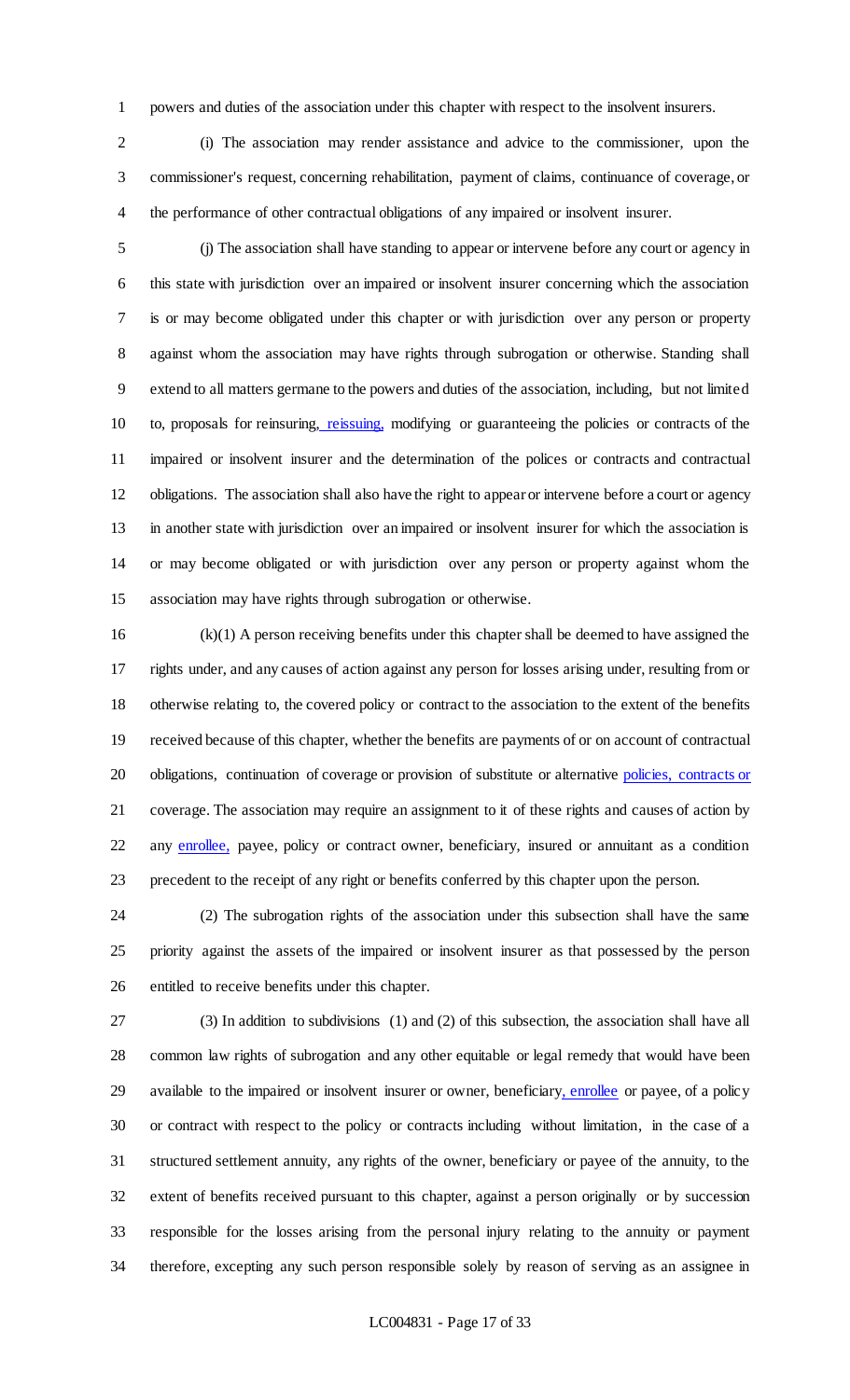respect of a qualified assignment under § 130 of the United States Internal Revenue Code, 26 U.S.C.

§ 130.

 (4) If the preceding provisions of this subsection are invalid or ineffective with respect to any person or claim for any reason, the amount payable by the association with respect to the related covered obligations shall be reduced by the amount realized by any other person with respect to the person or claim that is attributable to the policies or contracts, or portion thereof, covered by the association.

 (5) If the association has provided benefits with respect to a covered obligation and a person recovers amounts to which the association has rights as described in the preceding paragraphs of this subsection, the person shall pay to the association the portion of the recovery attributable to 11 the policies or contracts, or portions thereof, covered by the association.

(l) In addition to the rights and powers provided in this chapter, the association may:

 (1) Enter into any contracts as are necessary or proper to carry out the provisions and purposes of this chapter;

 (2) Sue or be sued, including taking any legal actions necessary or proper to recover any 16 unpaid assessments under § 27-34.3-9 and to settle claims or potential claims against it;

 (3) Borrow money to effect the purposes of this chapter; any notes or other evidence of indebtedness of the association not in default shall be legal investments for domestic member insurers and may be carried as admitted assets;

 (4) Employ or retain persons as are necessary or appropriate to handle the financial transactions of the association, and to perform any other functions as become necessary or proper under this chapter;

 (5) Take such legal action that may be necessary or appropriate to avoid or recover payment of improper claims;

 (6) Exercise, for the purposes of this chapter and to the extent approved by the 26 commissioner, the powers of a domestic life  $\Theta$  insurer, health insurer, or health maintenance 27 organization, but in no case may the association issue insurance policies or annuity contracts other than those issued to perform its obligations under this chapter;

 (7) Organize itself as a corporation or another legal form permitted by the laws of this state; (8) Request information from a person seeking coverage from the association in order to aid the association in determining its obligations under this chapter with respect to the person, and 32 the person shall promptly comply with the request; and

 (9) Unless prohibited by law, in accordance with the terms and conditions of the policy or contract, file for actuarially justified rate or premium increases for any policy or contract for which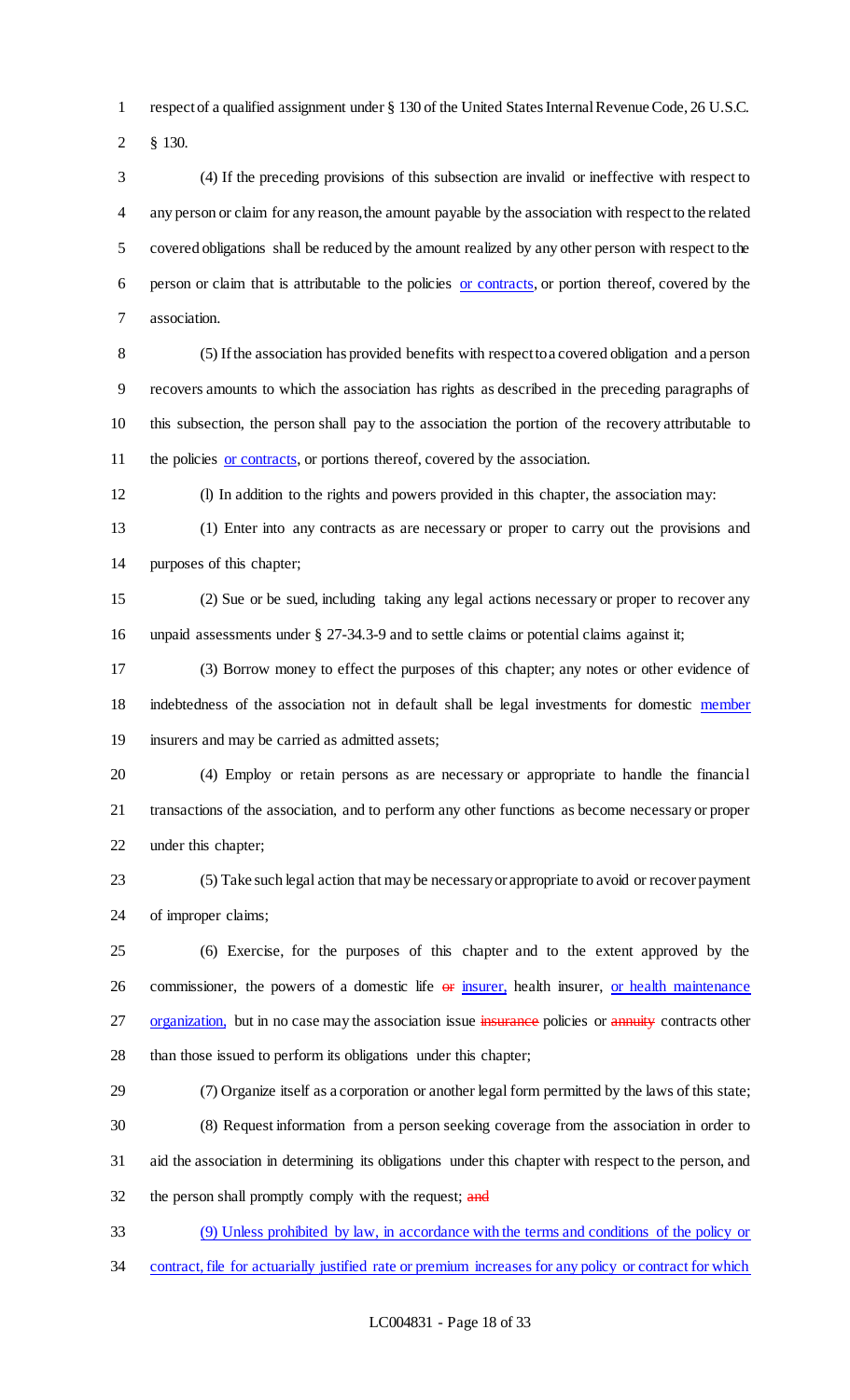### it provides coverage under this chapter; and

 $\sqrt{9(10)}$  Take other necessary or appropriate action to discharge its duties and obligations under this chapter or to exercise its powers under this chapter.

 (m) The association may join an organization of one or more other state associations of similar purposes, to further the purposes and administer the powers and duties of the association.

 $(n)(1)(a)$  At any time within one hundred eighty (180) days of the date of the order of liquidation, the association may elect to succeed to the rights and obligations of the ceding member 8 insurer that relate to policies, contracts or annuities covered, in whole or in part, by the association, in each case under any one or more reinsurance contracts entered into by the insolvent insurer and its reinsurers and selected by the association. Any such assumption shall be effective as of the date of the order of liquidation. The election shall be effected by the association or the national organization of life and health insurance guaranty associations (NOLHGA) on its behalf sending written notice, return receipt requested to the affected reinsurers.

 (b) To facilitate the earliest practicable decision about whether to assume any of the contracts of reinsurance, and in order to protect the financial position of the estate, the receiver and each reinsurer of the ceding member insurer shall make available upon request to the association or to NOLHGA on its behalf as soon as possible after commencement of formal delinquency proceedings: (i) Copies of in-force contracts of reinsurance and all related files and records relevant to the determination of whether such contracts should be assumed, and (ii) Notices of any defaults under the reinsurance contracts or any known event or condition which with the passage of time could become a default under the reinsurance contracts.

 (c) The following subparagraphs (i) through (iv) shall apply to reinsurance contracts so assumed by the association.

 (i) The association shall be responsible for all unpaid premiums due under the reinsurance contracts for periods both before and after the date of the order of liquidation, and shall be responsible for the performance of all other obligations to be performed after the date of the order 27 of liquidation, in each case which relate to policies, contracts and annuities covered, in whole or in 28 part, by the association. The association may charge policies, contracts and annuities covered in part by the association, through reasonable allocation methods, the costs for reinsurance in excess of the obligations of the association and shall provide notice and an accounting of these charges to the liquidator;

 (ii) The association shall be entitled to any amounts payable by the reinsurer under the reinsurance contracts with respect to losses or events that occur in periods after the date of the order 34 of liquidation and that relate to policies, contracts or annuities covered in whole or in part, by the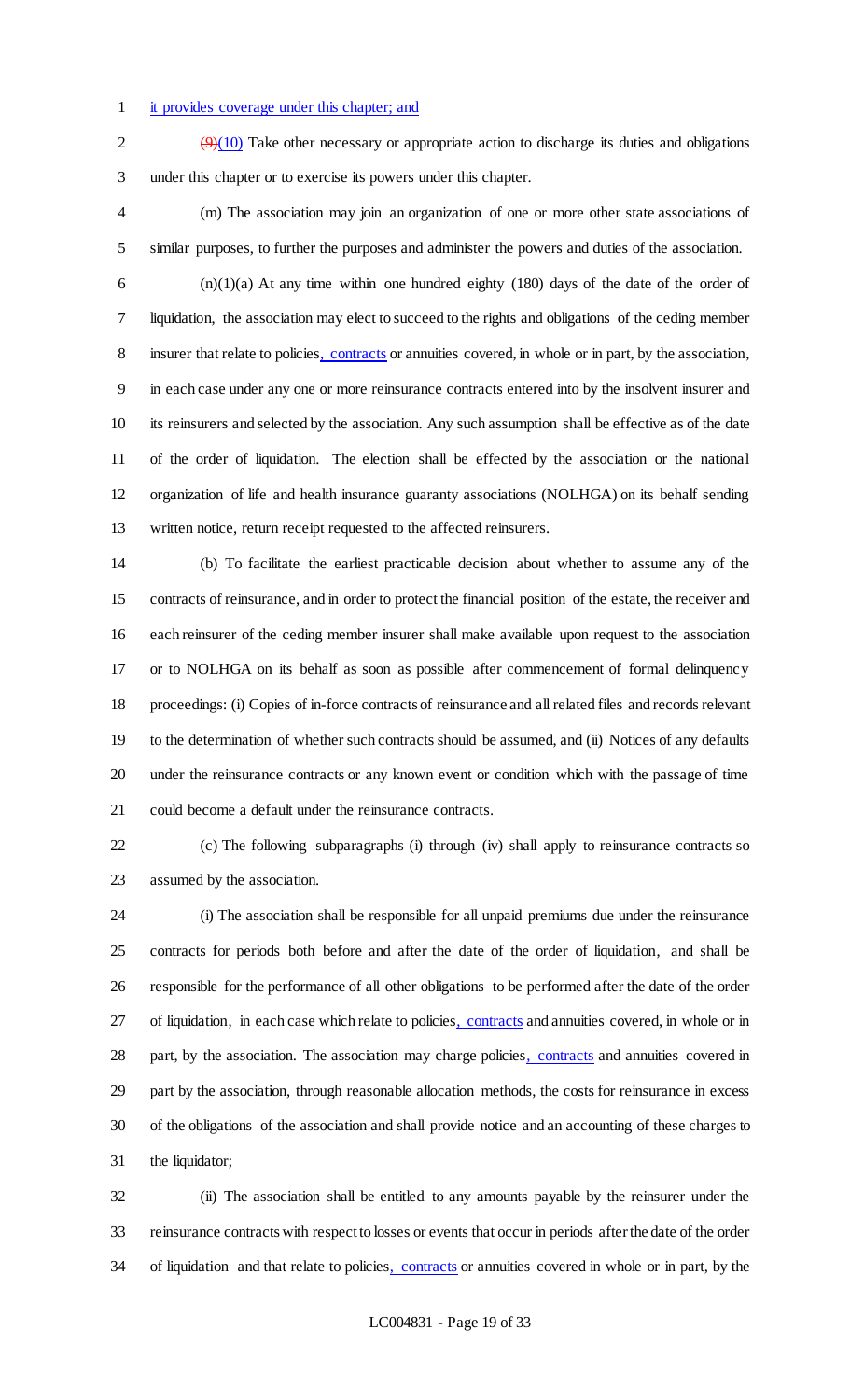association provided, that, upon receipt of any such amounts, the association shall be obliged to 2 pay to the beneficiary under the policy, contract or annuity on account of which the amounts were paid a portion of the amount equal to the lesser of:

### (A) The amount received by the association; or

 (B) The excess of the amount received by the association; over the amount equal to the benefits paid by the association on account of the policy, contract or annuity less the retention of the insurer applicable to the loss or event;

 (iii) Within thirty (30) days following the association's election (the "election date"), the association and each reinsurer under contracts assumed by the association shall calculate the net balance due to or from the association under each such reinsurance contract as of the election date 11 with respect to policies, contracts or annuities covered, in whole or in part, by the association which calculation shall give, full credit to all items paid by either the member insurer or its receiver or the reinsurer prior to the election date. The reinsurer shall pay the receiver any amounts due for losses or events prior to the date of the order of liquidation, subject to any set-off for premiums unpaid for periods prior to the date, and the association or reinsurer shall pay any remaining premiums in each case within five (5) days of the completion of the aforementioned calculation. Any disputes over the amounts due to either the association or the reinsurer shall be resolved by arbitration pursuant to the terms of the affected reinsurance contracts or, if the contract contains no arbitration clause, as otherwise provided by law. If the receiver has received any amounts due the association pursuant to paragraph (ii), the receiver, shall remit the same to the association as promptly as practicable.

 (iv) If the association or receiver, on the association's behalf, within sixty (60) days of the election date, pays the unpaid premiums due for periods both before and after the election date, that 24 relate to policies, contracts or annuities covered in whole or in part by the association the reinsurer shall not be entitled to terminate the reinsurance contracts for failure to pay premium insofar as the reinsurance contracts relate to policies, contracts or annuities covered in whole or in part by the association and shall not be entitled to set off any unpaid amounts due under other contracts, or unpaid amounts due from parties other than the association against amounts due to the association.

 (2) During the period from the date of the order of liquidation until the election date (or, if the election date does not occur, until one hundred eighty (180) days after the date of the order of liquidation).

 (a)(i) Neither the association nor the reinsurer shall have any rights or obligations under reinsurance contracts that the association has the right to assume under subdivision (n)(1), whether for periods prior to or after the date of the order of liquation; and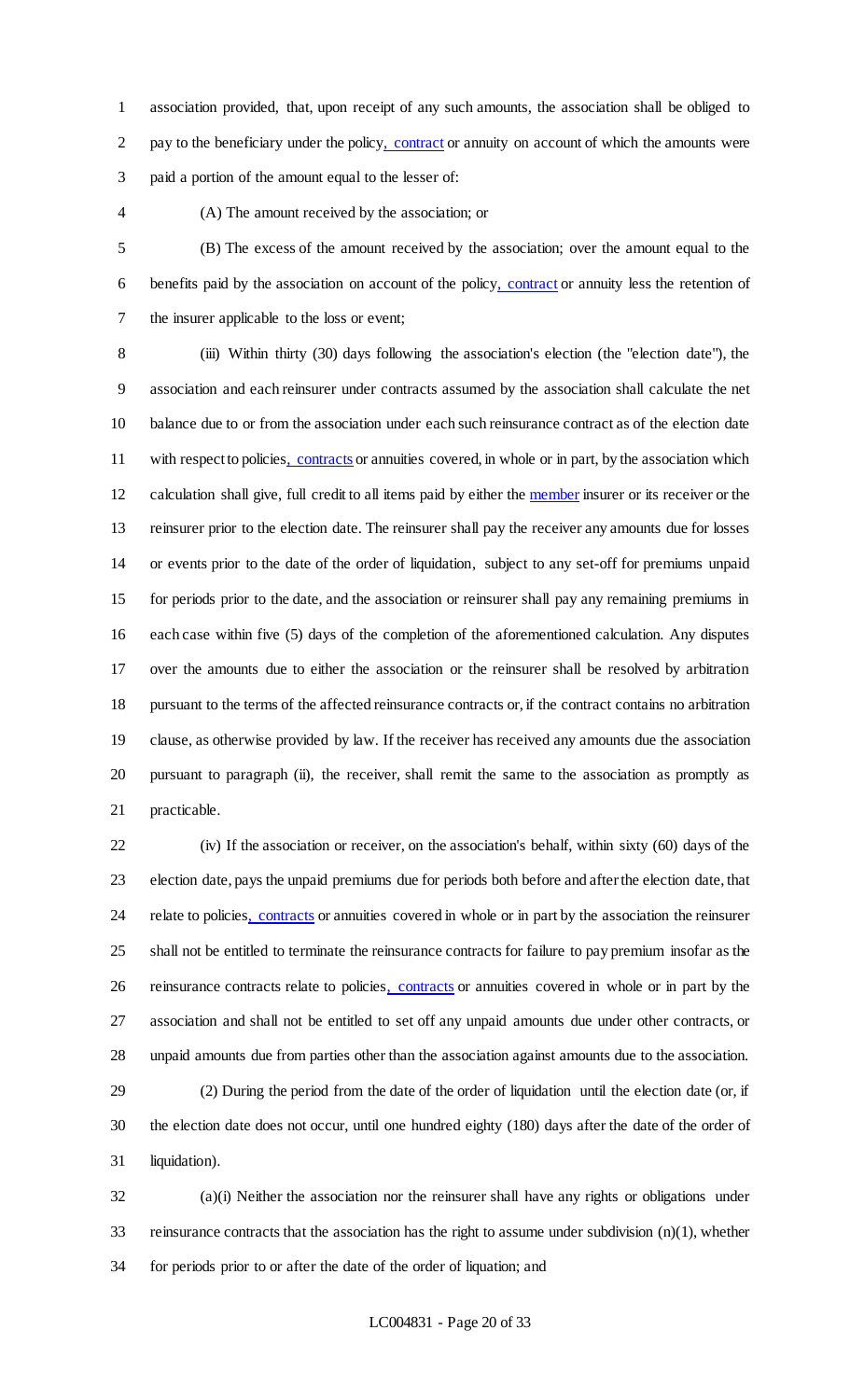(ii) The reinsurer, the receiver and the association shall, to the extent practicable, provide each other data and records reasonably requested;

 (b) Provided that once the association has elected to assume a reinsurance contract, the parties' rights and obligations shall be governed by subdivision (n)(1).

 (3) If the association does not elect to assume a reinsurance contract by the election date pursuant to subdivision (n)(1), the association shall have no rights or obligations, in each case for periods both before and after the date of the order of liquidation, with respect to the reinsurance contract.

 (4) When policies, contracts or annuities, or covered obligations with respect thereto, are transferred to an assuming insurer, reinsurance on the policies, contracts or annuities may also be transferred by the association, in the case of contracts assumed under subdivision (n)(1), subject to the following:

 (a) Unless the reinsurer and the assuming insurer agree otherwise, the reinsurance contract transferred shall not cover any new policies of insurance, contracts or annuities in addition to those transferred;

16 (b) The obligations described in paragraph  $(n)(1)$  of this section shall not apply with respect to matters arising after the effective date of the transfer;

 (c) Notice shall be given in writing, return receipt requested, by the transferring party to the affected reinsurer not less than thirty (30) days prior to the effective date of the transfer.

20 (5) The provisions of subsection (n) shall supersede the provisions of any state law or of any affected reinsurance contract that provides for or requires any payment of reinsurance proceeds, on account of losses or events that occur in periods after the date of the order of liquidation to the receiver, of the insolvent insurer or any other person. The receiver, shall remain entitled to any amounts payable by the reinsurer under the reinsurance contracts with respect to losses or events that occur in periods prior to the date of the order of liquidation subject to applicable setoff provisions.

(6) Except as otherwise provided in this section, nothing in this section (n):

Shall alter or modify the terms and conditions of any reinsurance contract.

 Nothing in this section shall abrogate or limit any rights of any reinsurer to claim that it is entitled to rescind a reinsurance contract.

 Nothing in this section shall give a policy holder, contract owner, enrollee, certificate holder, or beneficiary an independent cause of action against an indemnity reinsurer that is not otherwise set forth in the reinsurance contract. Nothing in this section shall limit or affect the association's rights as a creditor of the estate against the assets of the estate. Nothing in this section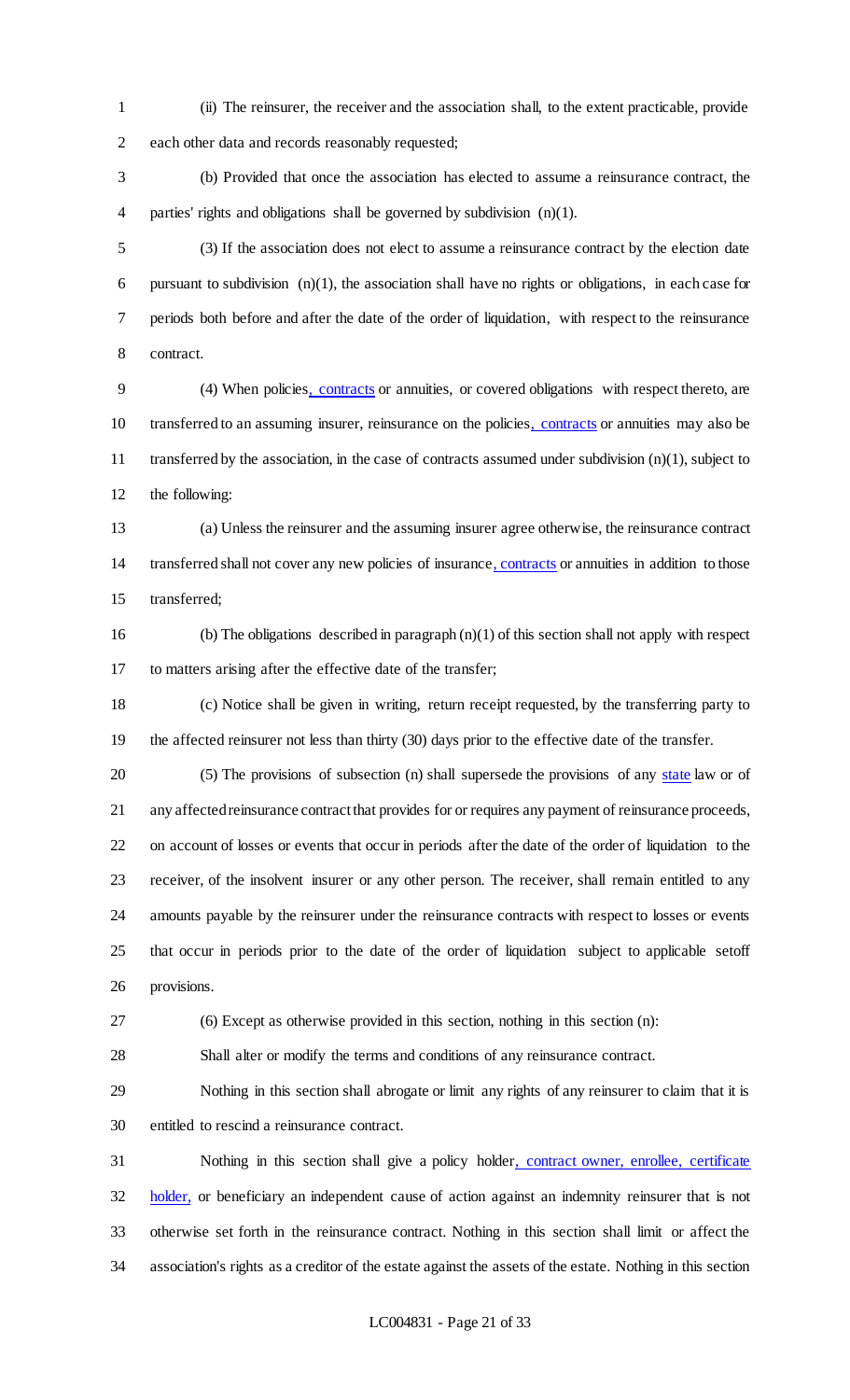shall apply to reinsurance agreements covering property or casualty risks.

 (o) The board of directors of the association shall have discretion and shall exercise reasonable business judgment to determine the means by which the association is to provide the benefits of this chapter in an economical and efficient manner.

 (p) Where the association has arranged or offered to provide the benefits of this chapter to a covered person under a plan or arrangement that fulfills the association's obligations under this chapter, the person shall not be entitled to benefits from the association in addition to or other than those provided under the plan or arrangement.

 (q) Venue in a suit against the association arising under this chapter shall be in Providence county. The association shall not be required to give an appeal bond in an appeal that relates to a

cause of action arising under this chapter.

 $\left(\frac{q}{r}\right)$  In carrying out its duties in connection with guaranteeing, assuming, reissuing or 13 reinsuring policies or contracts under subsection (a) or (b) of this section, the association may, 14 subject to approval of the receivership court, issue substitute coverage for a policy or contract that provides an interest rate, crediting rate or similar factor determined by use of an index or other external reference stated in the policy or contract employed in calculating returns or changes in value by issuing an alternative policy or contract in accordance with the following provisions:

(r) Venue in a suit against the association arising under this chapter shall be in Providence

- County. The association shall not be required to give an appeal bond in an appeal that relates to a
- 20 eause of action arising under this chapter.
- (1) In lieu of the index or other external reference provided for in the original policy or

contract, the alternative policy or contract provides for:

- (i) A fixed interest rate; or
- (ii) Payment of dividends with minimum guarantees; or
- (iii) A different method of calculating interest or changes in value.
- (2) There is no requirement for evidence of insurability, waiting period or other exclusion that would not have applied under the replaced policy or contract; and
- (3) The alternative policy or contract is substantially similar to the replaced policy or contract in all other material terms.
- 
- **27-34.3-9. Assessments.**

 (a) For the purpose of providing the funds necessary to carry out the powers and duties of the association, the board of directors shall assess the member insurers, separately for each account, at such time and for such amounts as the board finds necessary. Assessments shall be due not less than thirty (30) days after prior written notice to the member insurers and shall accrue interest at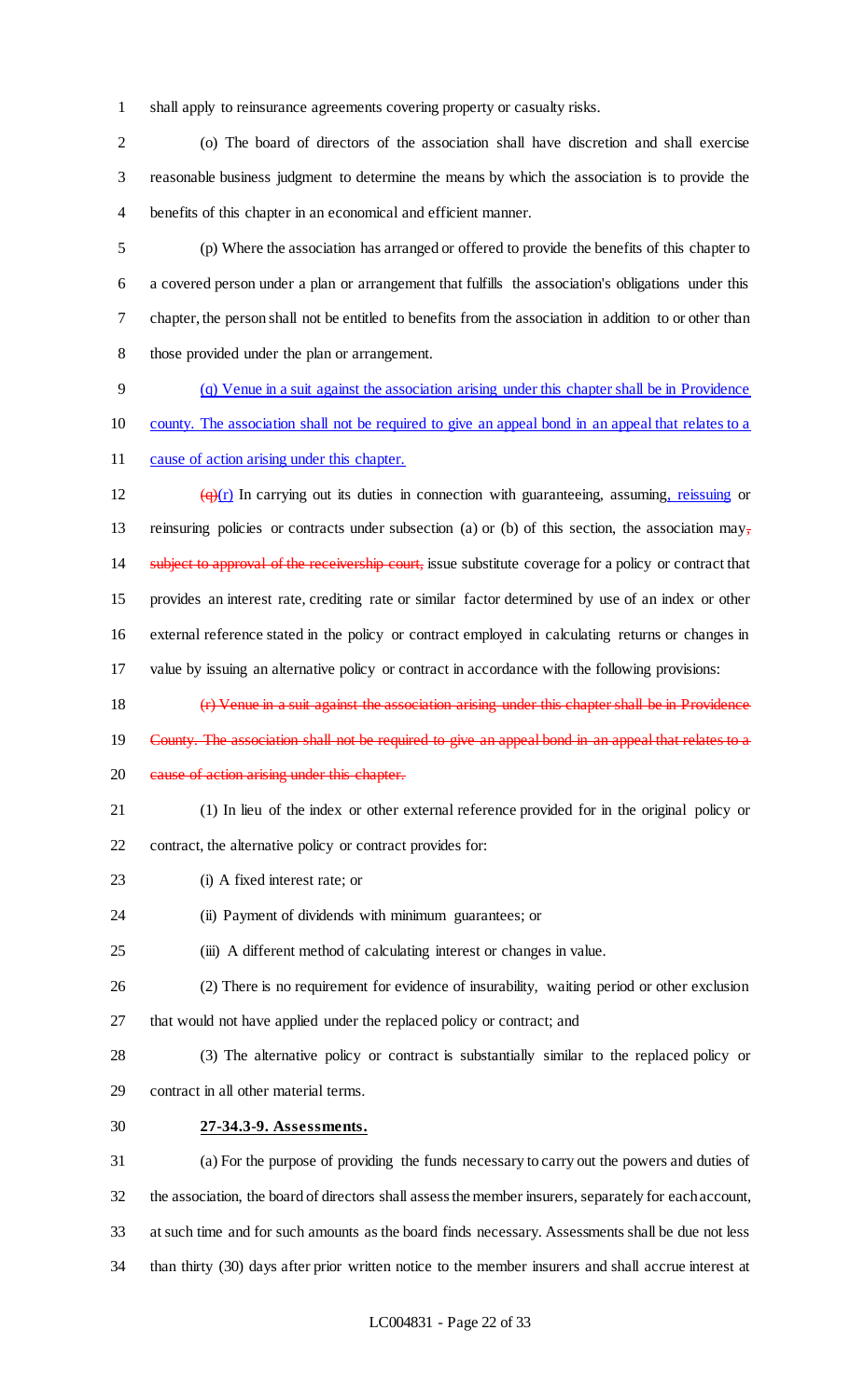- 1 nine percent (9%) per annum on and after the due date.
- 

2 (b) There shall be two (2) classes of assessments, as follows:

3 (1) Class A assessments shall be authorized and called for the purpose of meeting 4 administrative and legal costs and other expenses. Class A assessments may be authorized and 5 called whether or not related to a particular impaired or insolvent insurer.

6 (2) Class B assessments shall be authorized and called to the extent necessary to carry out 7 the powers and duties of the association under § 27-34.3-8 with regard to an impaired or an 8 insolvent insurer.

9 (c)(1) The amount of any Class A assessment shall be determined by the board and may be 10 authorized and called on a pro rata or non-pro rata basis. If pro rata, the board may provide that it 11 be credited against future Class B assessments. The total of all non-pro-rata assessment shall not 12 exceed three hundred dollars (\$300) per member insurer in any one calendar year. The amount of 13 any Class B assessment shall be allocated for assessment purposes among the accounts pursuant to 14 an allocation formula that may be based on the premiums or reserves of the impaired or insolvent 15 insurer or any other standard deemed by the board in its sole discretion as being fair and reasonable 16 under the circumstances.

17 (2) The amount of a Class B assessment, except for assessments related to long-term care 18 insurance, shall be allocated for assessment purposes between the accounts and among the 19 subaccounts of the life insurance and annuity account, pursuant to an allocation formula which may 20 be based on the premiums or reserves of the impaired or insolvent insurer or any other standard 21 deemed by the board in its sole discretion as being fair and reasonable under the circumstances.

22 (3) The amount of the Class B assessment for long-term care insurance written by the 23 impaired or insolvent insurer shall be allocated according to a methodology included in the plan of 24 operation and approved by the commissioner. The methodology shall provide for fifty percent 25 (50%) of the assessment to be allocated to accident and health member insurers and fifty percent 26 (50%) to be allocated to life and annuity member insurers.

 $\left( \frac{2}{4} \right)$  Class B assessments against member insurers for each account and subaccount shall be in the proportion that the premiums received on business in this state by each assessed member insurer or policies or contracts covered by each account for the three (3) most recent calendar years for which information is available preceding the year in which the insurer became insolvent, (or, in 31 the case of an assessment with respect to an impaired member insurer, the three (3) most recent 32 calendar years for which information is available preceding the year in which the member insurer became impaired) bears to premiums received on business in this state for such calendar years by all assessed member insurers.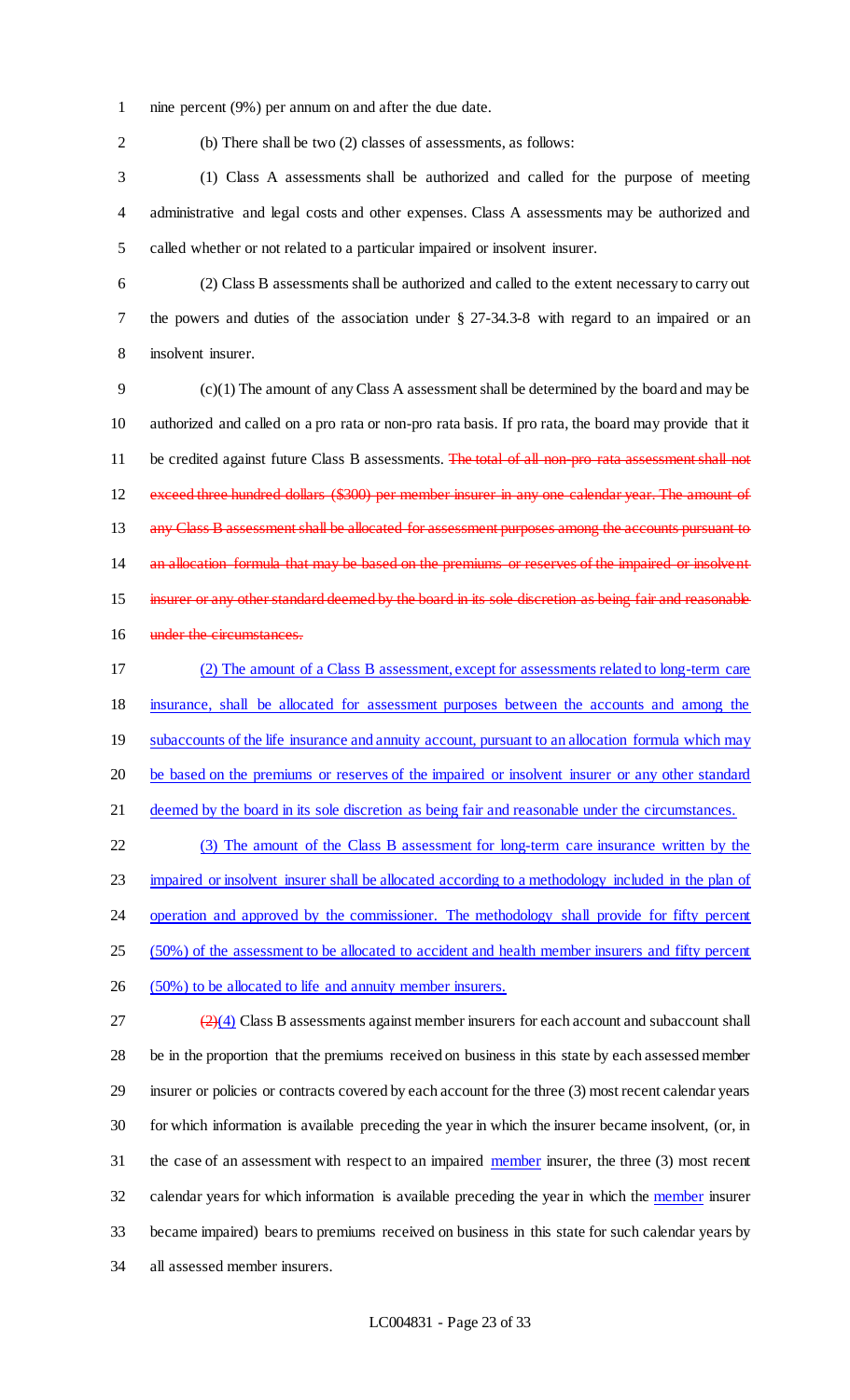$\left(\frac{3}{5}\right)$  Assessments for funds to meet the requirements of the Association with respect to an impaired or insolvent insurer shall not be authorized or called until necessary to implement the purposes of this chapter. Classification of assessments under subsection (b) of this section and computation of assessments under this subsection shall be made with a reasonable degree of accuracy, recognizing that exact determinations may not always be possible. The association shall notify each member insurer of its anticipated pro rata share of an authorized assessment not yet called within one hundred eighty (180) days after the assessment is authorized.

 (d) The association may abate or defer, in whole or in part, the assessment of a member insurer if, in the opinion of the board, payment of the assessment would endanger the ability of the member insurer to fulfill its contractual obligations. In the event an assessment against a member insurer is abated, or deferred in whole or in part, the amount by which the assessment is abated or deferred may be assessed against the other member insurers in a manner consistent with the basis for assessments set forth in this section. Once the conditions which have caused a deferral have been removed or rectified, the member insurer shall pay all assessments that were deferred pursuant to a repayment plan approved by the association.

 (e)(1)(i) Subject to the provisions of subparagraph (ii) of this paragraph, the total of all assessments authorized by the association with respect to a member insurer for each subaccount of the life insurance and annuity account and for the health account shall not in any one calendar year exceed three percent (3%) of that member insurer's average annual premiums received in this state on the policies and contracts covered by the subaccount or account during the three (3) calendar 21 years preceding the year in which the **member** insurer became an impaired or insolvent insurer.

 (ii) If two (2) or more assessments are authorized in one calendar year with respect to 23 member insurers that become impaired or insolvent in different calendar years, the average annual premiums for purposes of the aggregate assessment percentage limitation referenced in subparagraph (i) of this paragraph shall be equal and limited to the higher of the three (3) year average annual premiums for the applicable subaccount or account as calculated pursuant to this section.

28 (iii) If the maximum assessment, together with the other assets of the association in any account, does not provide in any one year in either account an amount sufficient to carry out the responsibilities of the association, the necessary additional funds shall be assessed as soon after this as permitted by this chapter.

 (2) The board may provide in the plan of operation a method of allocating funds among claims, whether relating to one or more impaired or insolvent insurers, when the maximum assessment will be insufficient to cover anticipated claims.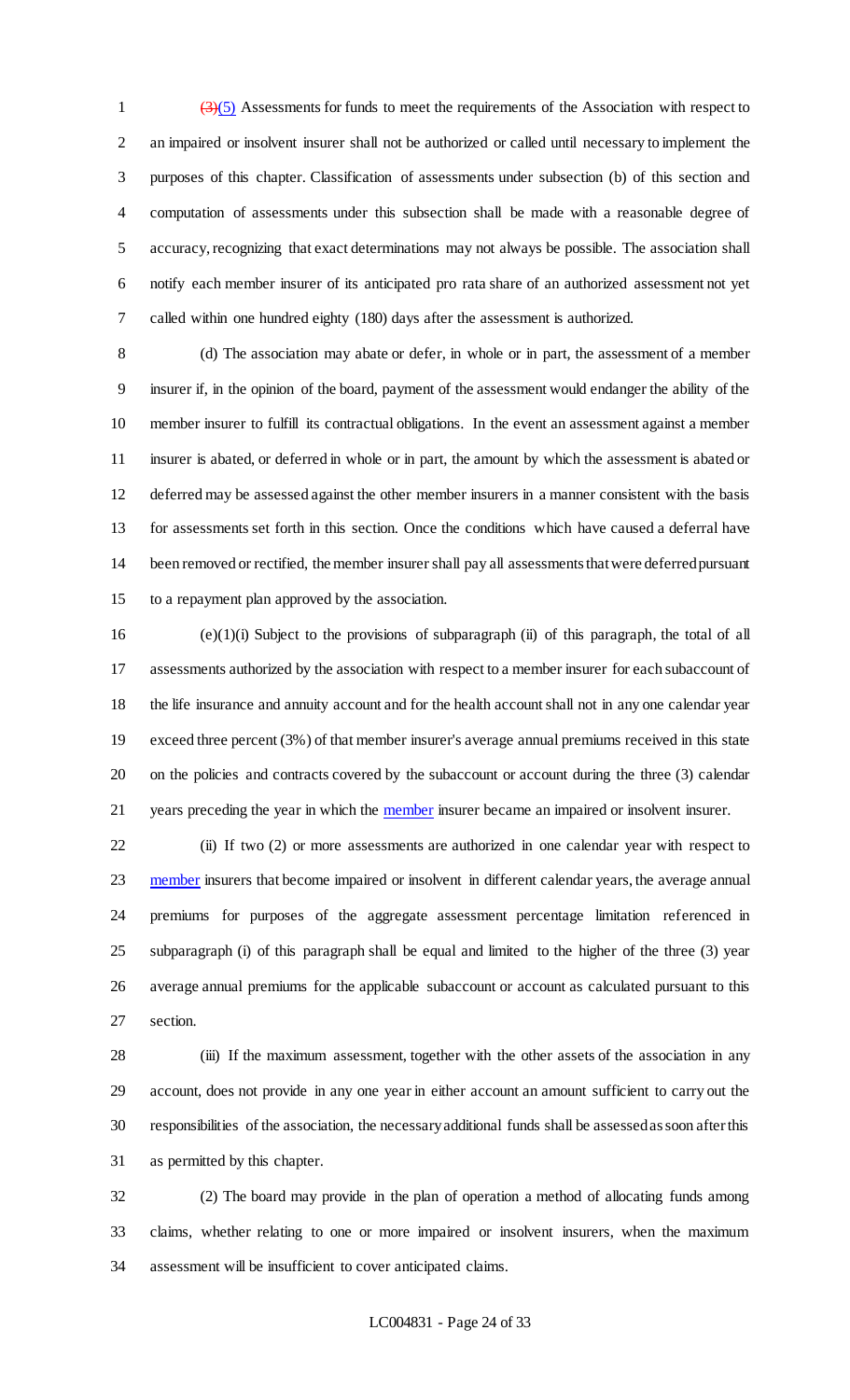(3) If the maximum assessment for a subaccount of the life and annuity account in any one year does not provide an amount sufficient to carry out the responsibilities of the association, then pursuant to subdivision (c)(2) of this section, the board shall assess the other subaccounts of the life and annuity account for the necessary additional amount, subject to the maximum stated in subdivision (1) of this subsection.

 (f) The board may, by an equitable method as established in the plan of operation, refund to member insurers, in proportion to the contribution of each member insurer to that account, the amount by which the assets of the account exceed the amount the board finds is necessary to carry out during the coming year the obligations of the association with regard to that account, including assets accruing from assignment, subrogation, net realized gains and income from investments. A reasonable amount may be retained in any account to provide funds for the continuing expenses of the association and for future claims.

 (g) It shall be proper for any member insurer, in determining its premium rates and policy owner dividends as to any kind of insurance or health maintenance organization business within the scope of this chapter, to consider the amount reasonably necessary to meet its assessment obligations under this chapter.

17 (h) The association shall issue to each member insurer paying an assessment under this chapter, other than Class A assessment, a certificate of contribution, in a form prescribed by the commissioner, for the amount of the assessment so paid. All outstanding certificates shall be of equal dignity and priority without reference to amounts or dates of issue. A certificate of 21 contribution may be shown by the member insurer in its financial statement as an asset in such form and for such amount, if any, and period of time as the commissioner may approve.

 (i)(1) A member insurer that wishes to protest all or part of an assessment shall pay when due the full amount of the assessment as set forth in the notice provided by the association. The payment shall be available to meet association obligations during the pendency of the protest or any subsequent appeal. Payment shall be accompanied by a statement in writing that the payment is made under protest and setting forth a brief statement of the grounds for the protest.

 (2) Within sixty (60) days following the payment of an assessment under protest by a member insurer, the association shall notify the member insurer in writing of its determination with respect to the protest unless the association notifies the member insurer that additional time is required to resolve the issues raised by the protest.

 (3) Within thirty (30) days after a final decision has been made, the association shall notify the protesting member insurer in writing of that final decision. Within sixty (60) days of receipt of notice of the final decision, the protesting member insurer may appeal that final action to the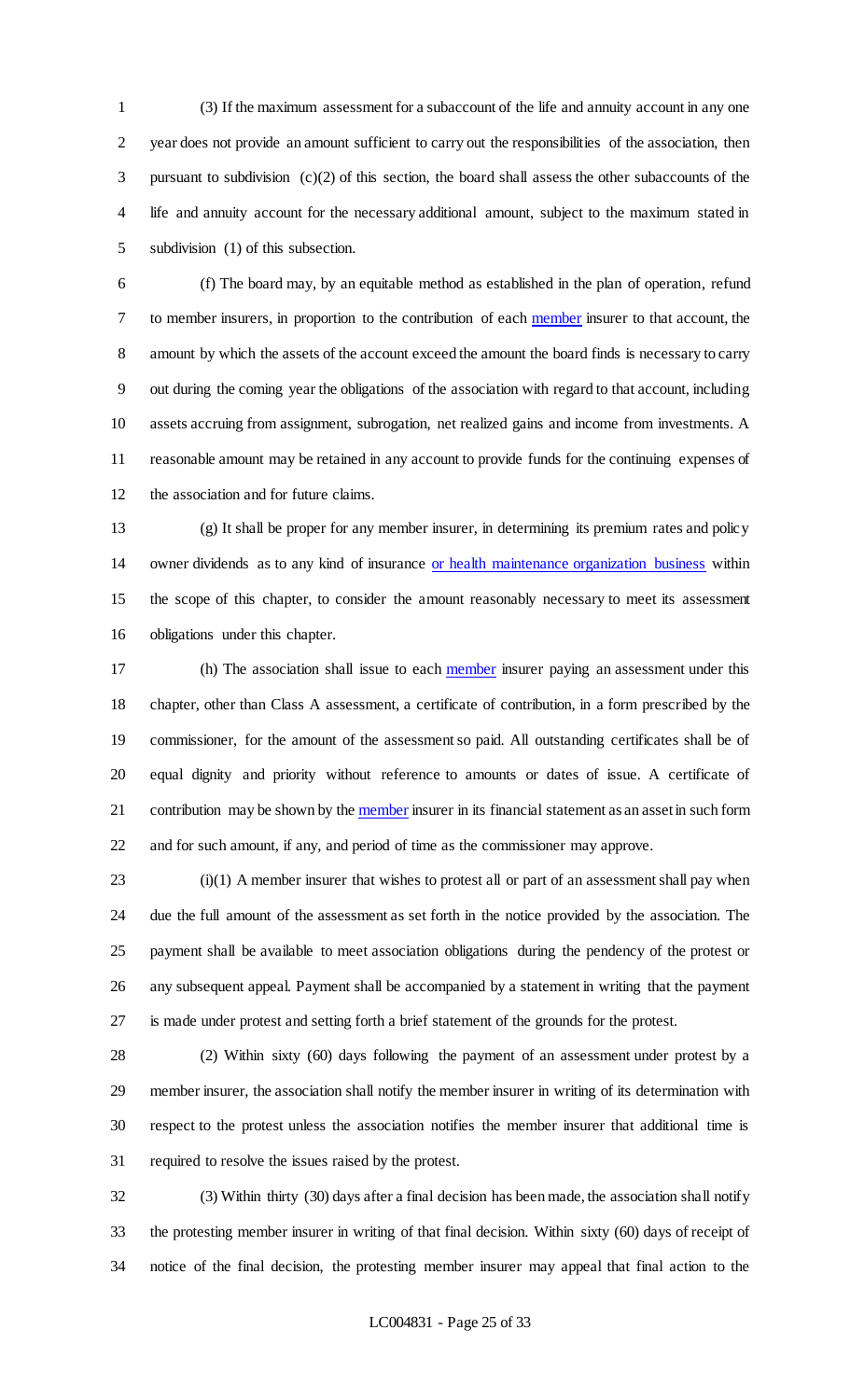commissioner.

 (4) In the alternative to rendering a final decision with respect to a protest based on a question regarding the assessment base, the association may refer the protest to the commissioner for a final decision, with or without a recommendation from the association.

 (5) If the protest or appeal on the assessment is upheld, the amount paid in error or excess 6 shall be returned to the member company insurer. Interest on a refund due a protesting member insurer shall be paid at the rate actually earned by the association.

 (j) The association may request information of member insurers in order to aid in the exercise of its power under this section and member insurers shall promptly comply with a request.

**27-34.3-11. Duties and powers of the commissioner.**

In addition to the duties and powers enumerated in this chapter,

(a) The commissioner shall:

 (1) Upon request of the board of directors, provide the association with a statement of the premiums in this and any other appropriate states for each member insurer;

 (2) When an impairment is declared and the amount of the impairment is determined, serve a demand upon the impaired insurer to make good the impairment within a reasonable time; notice 17 to the impaired insurer shall constitute notice to its shareholders, if any; the failure of the insurer impaired insurer to promptly comply with a demand shall not excuse the association from the performance of its powers and duties under this chapter.

(3) [Deleted by P.L. 2009, ch. 158, § 1 and by P.L. 2009, ch. 169, § 1].

 (4) Maintain the confidentiality and privileged status of confidential association information provided to the commissioner or department of business regulation.

 (b) The commissioner may suspend or revoke, after notice and hearing, the certificate of 24 authority to transact insurance business in this state of any member insurer which fails to pay an assessment when due or fails to comply with the plan of operation. As an alternative the commissioner may levy a forfeiture on any member insurer which fails to pay an assessment when due. The forfeiture shall not exceed five percent (5%) of the unpaid assessment per month, but no forfeiture shall be less than one hundred dollars (\$100) per month.

 (c) A final action of the board of directors or the association may be appealed to the commissioner by any member insurer if the appeal is taken within sixty (60) days of its receipt of notice of the final action being appealed. A final action or order of the commissioner shall be subject to judicial review.

 (d) The liquidator, rehabilitator, or conservator of any impaired or insolvent insurer may notify all interested persons of the effect of this chapter.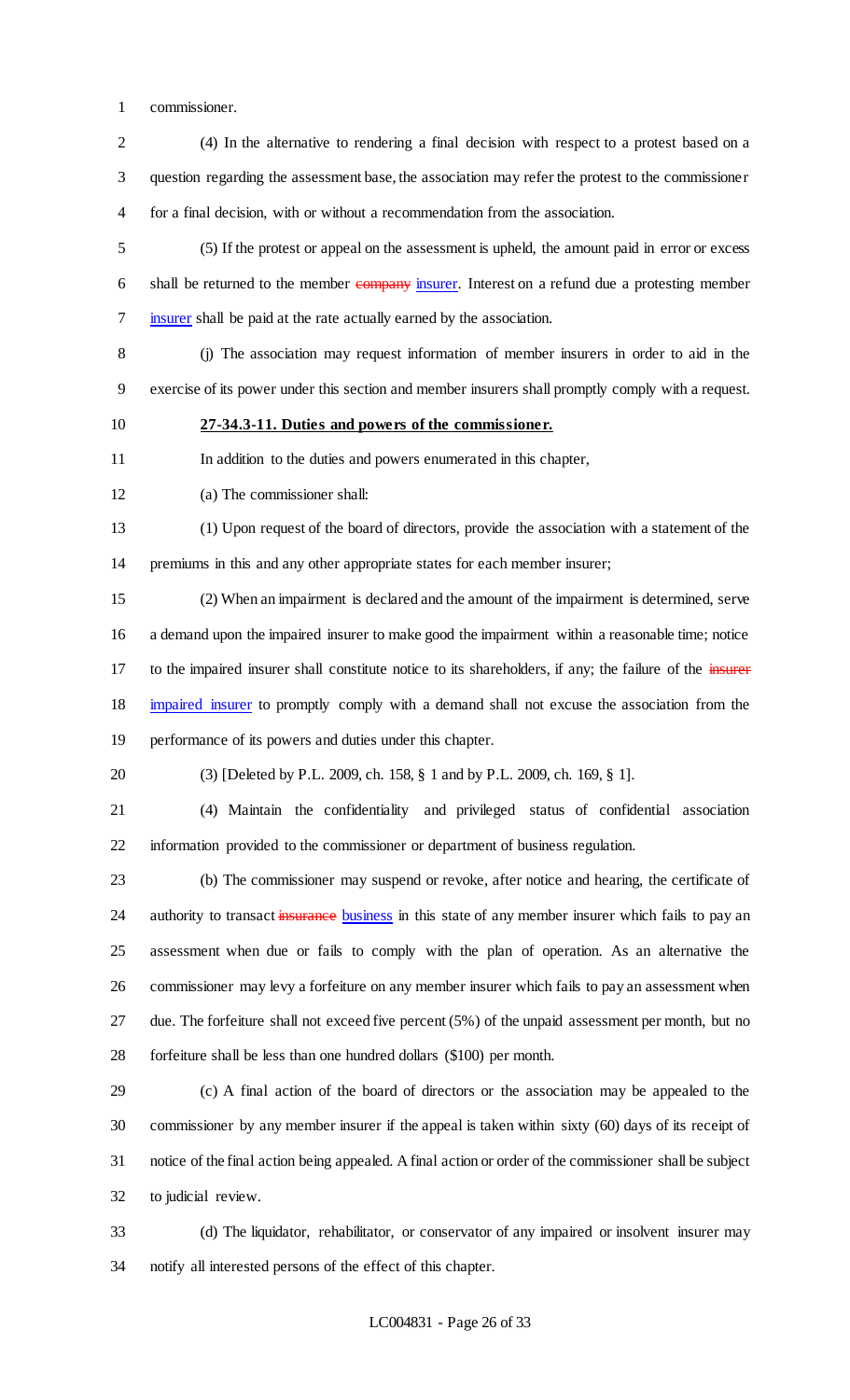(e) The commissioner shall not participate in the association's adjudication of a protest by an insurer pursuant to § 27-34.3-9(i).

## **27-34.3-12. Prevention of insolvencies.**

4 To aid in the detection and prevention of member insurer insolvencies or impairments:

(a) It shall be the duty of the commissioner:

 (1) To notify the commissioners of all the other states, territories of the United States and the District of Columbia within thirty (30) days following the action taken or the date the action occurs, when the commissioner takes any of the following actions against a member insurer:

(i) Revocation of license;

10 (ii) Suspension of license; or

11 (iii) Makes a formal order that the company member insurer restrict its premium writing, obtain additional contributions to surplus, withdraw from the state, reinsure all or any part of its business, or increase capital, surplus, or any other account for the security of policy owners, contract owners, certificate holders or creditors.

 (2) To report to the board of directors when the commissioner has taken any of the actions set forth in paragraph (1) of this subdivision or has received a report from any other commissioner indicating that this action has been taken in another state. The report to the board of directors shall contain all significant details of the action taken or the report received from another commissioner.

 (3) To report to the board of directors when the commissioner has reasonable cause to believe from any examination, whether completed or in process, of any member company that the company may be an impaired or insolvent insurer.

 (4) To furnish to the board of directors the NAIC insurance regulatory information system (IRIS) ratios and listings of companies not included in the ratios developed by the national association of insurance commissioners, and the board may use the information contained in the ratios and listings in carrying out its duties and responsibilities under this section. The report and the information contained in it shall be kept confidential by the board of directors until the time it is made public by the commissioner or other lawful authority.

 (b) The commissioner may seek the advice and recommendations of the board of directors concerning any matter affecting the duties and responsibilities of the commissioner regarding the 30 financial condition of member insurers and companies insurers or health maintenance organizations seeking admission to transact insurance business in this state.

 (c) The board of directors may, upon majority vote, make reports and recommendations to the commissioner upon any matter germane to the solvency, liquidation, rehabilitation or 34 conservation of any member insurer or germane to the solvency of any company insurer or health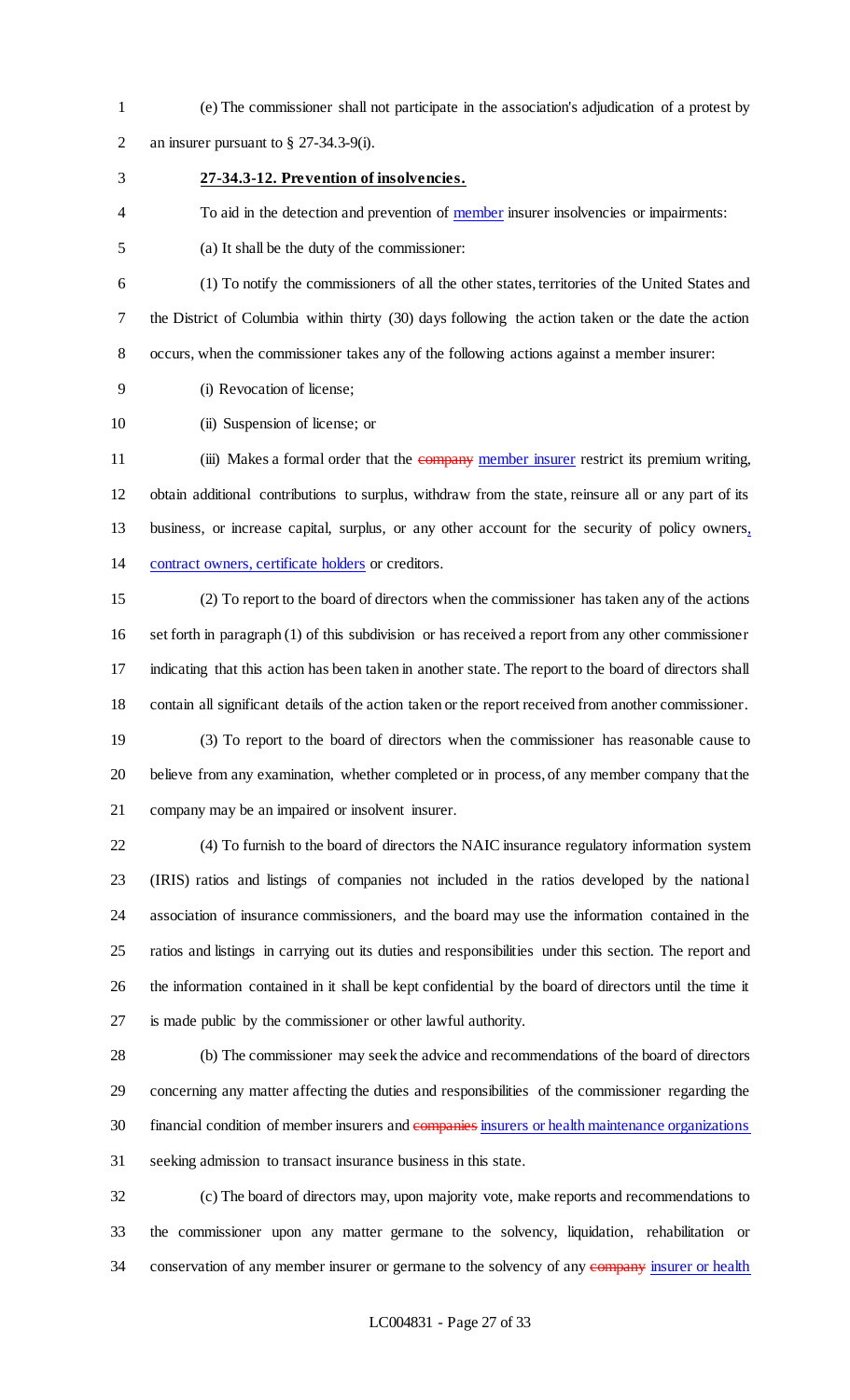1 maintenance organizations seeking to do an insurance business in this state. The reports and recommendations shall not be considered public documents.

 (d) The board of directors may, upon majority vote, notify the commissioner of any information indicating a member insurer may be an impaired or insolvent insurer.

 (e) The board of directors may, upon majority vote, make recommendations to the 6 commissioner for the detection and prevention of member insurer insolvencies.

### **27-34.3-13. Credits for assessments paid (tax offsets).**

 (a) A member insurer may offset against its premium, franchise or income tax liability (or liabilities) to this state an assessment described in § 27-34.3-9(h) to the extent of ten percent (10%) of the amount of the assessment for each of the five (5) calendar years following the year in which the assessment was paid. In the event a member insurer should cease doing business, all uncredited assessments may be credited against its premium, franchise, or income tax liability (or liabilities) for the year it ceases doing business.

 (b) Any sums which are acquired by refund, pursuant to § 27-34.3-9(f), from the association by member insurers, and which have been offset against premium, franchise or income 16 taxes as provided in subsection (a) of this section, shall be paid by the member insurers to this state in any manner that the tax authorities may require. The association shall notify the commissioner that refunds have been made.

### **27-34.3-14. Miscellaneous provisions.**

 (a) This chapter shall not be construed to reduce the liability for unpaid assessments of the insureds of an impaired or insolvent insurer operating under a plan with assessment liability.

 (b) Records shall be kept of all meetings of the board of directors to discuss the activities of the association in carrying out its powers and duties under § 27-34.3-8. The records of the association with respect to an impaired or insolvent insurer shall not be disclosed prior to the termination of a liquidation, rehabilitation or conservation proceeding involving the impaired or insolvent insurer, upon the termination of the impairment or insolvency of the insurer, or upon the order of a court of competent jurisdiction. Nothing in this subsection shall limit the duty of the association to render a report of its activities under § 27-34.3-15.

 (c) For the purpose of carrying out its obligations under this chapter, the association shall be deemed to be a creditor of the impaired or insolvent insurer to the extent of assets attributable to covered policies reduced by any amounts to which the association is entitled as subrogee pursuant to § 27-34.3-8(k). Assets of the impaired or insolvent insurer attributable to covered policies shall be used to continue all covered policies and pay all contractual obligations of the 34 impaired or insolvent insurer as required by this chapter. Assets attributable to covered policies or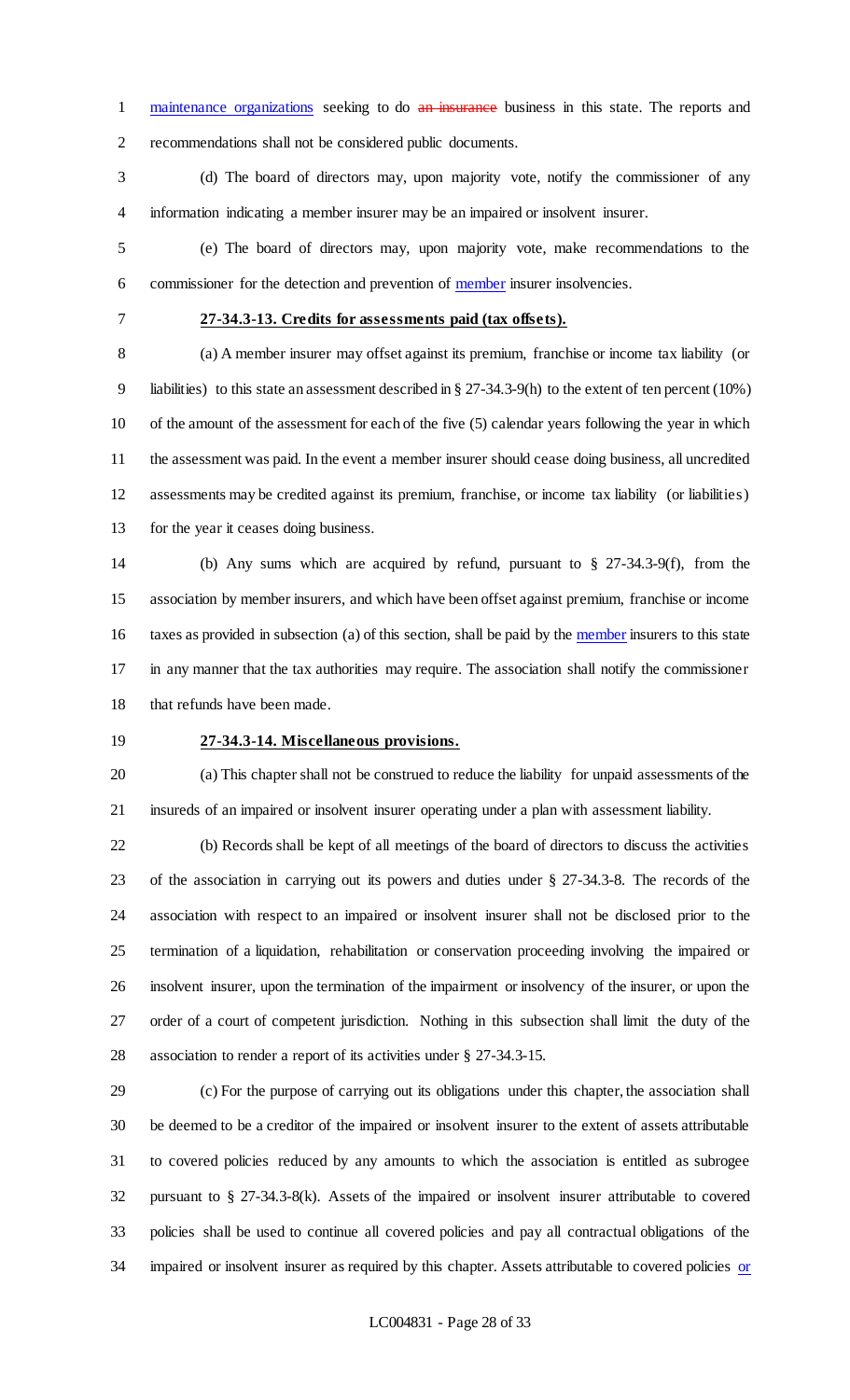contracts, as used in this subsection, are that proportion of the assets which the reserves that should have been established for covered policies or contracts bear to the reserves that should have been 3 established for all policies of insurance or health benefit plans written by the impaired or insolvent insurer.

 (d) As a creditor of the impaired or insolvent insurer as established in subsection (c) of this section and consistent with § 27-14.3-38, the association and other similar associations shall be entitled to receive a disbursement of assets out of the marshalled assets, from time to time as the assets become available to reimburse it, as a credit against contractual obligations under this chapter. If the liquidator has not, within one hundred twenty (120) days of a final determination of 10 insolvency of  $\frac{a_n}{b_n}$  a member insurer by the receivership court, made an application to the court for the approval of a proposal to disperse assets out of marshalled assets to guaranty associations having obligations because of the insolvency, then the association shall be entitled to make application to the receivership court for approval of its own proposal to disburse these assets.

 (e)(1) Prior to the termination of any liquidation, rehabilitation or conservation proceeding, the court may take into consideration the contributions of the respective parties, including the association, the shareholders, contract owners, certificate holders, enrollees and policy owners of the insolvent insurer, and any other party with a bona fide interest, in making an equitable distribution of the ownership rights of the insolvent insurer. In that determination, consideration 19 shall be given to the welfare of the policy owners, contract owners, certificate holders, and enrollees 20 of the continuing or successor member insurer.

 (2) No distribution to stockholders, if any, of an impaired or insolvent insurer shall be made until and unless the total amount of valid claims of the association with interest on the claims for 23 funds expended in carrying out its powers and duties under § 27-34.3-8 with respect to the member insurer have been fully recovered by the association.

25 (f)(1) If an order for liquidation or rehabilitation of  $\frac{a_n}{a_n}$  member insurer domiciled in this 26 state has been entered, the receiver appointed under the order shall have a right to recover on behalf 27 of the member insurer, from any affiliate that controlled it, the amount of distributions, other than 28 stock dividends paid by the member insurer on its capital stock, made at any time during the five (5) years preceding the petition for liquidation or rehabilitation subject to the limitations of 30 subdivisions  $(2) - (4)$  of this subsection.

 (2) No distribution shall be recoverable if the member insurer shows that when paid the distribution was lawful and reasonable, and that the member insurer did not know and could not 33 reasonably have known that the distribution might adversely affect the ability of the member insurer to fulfill its contractual obligations.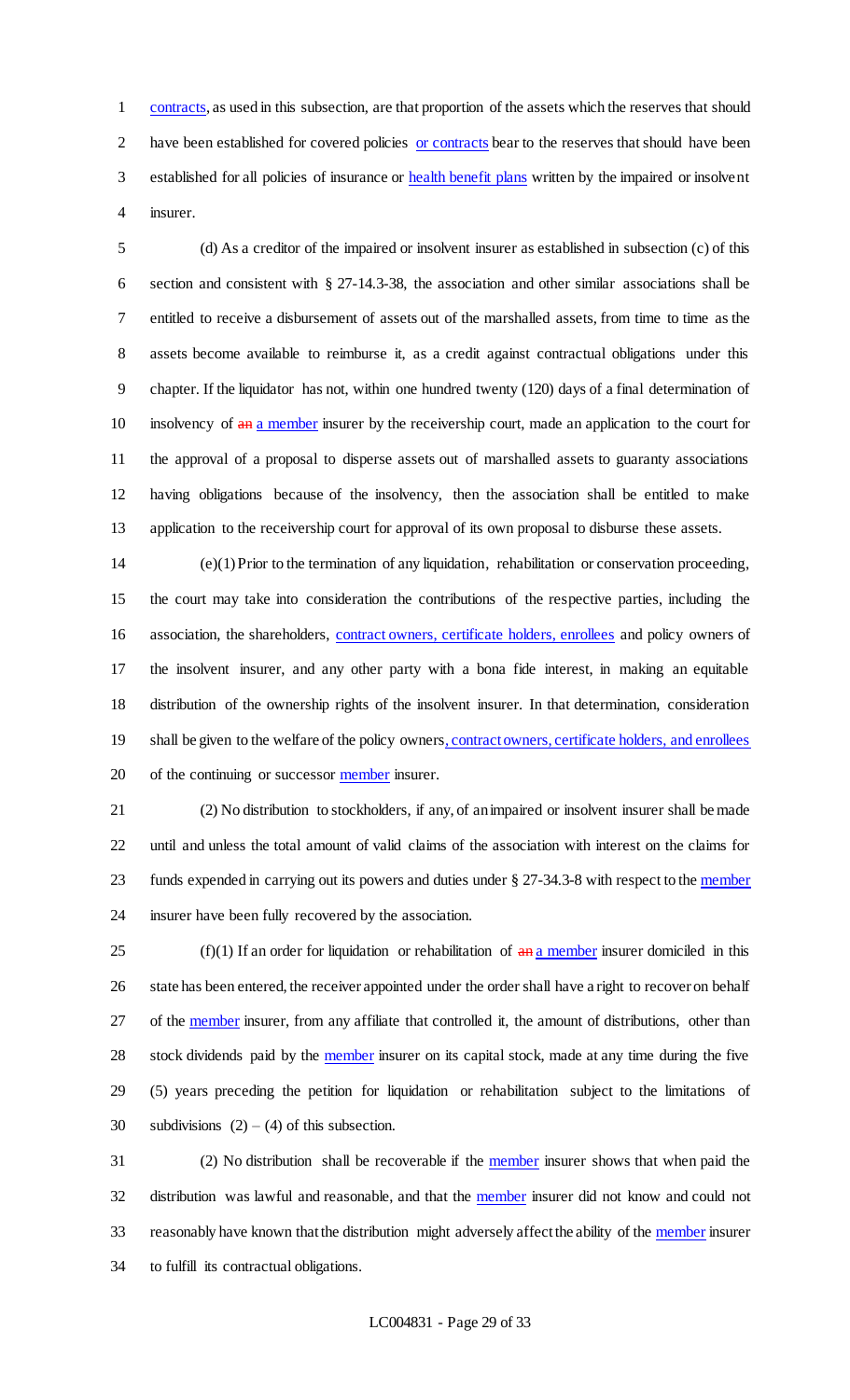(3) Any person who was an affiliate that controlled the member insurer at the time the distributions were paid shall be liable up to the amount of distributions received. Any person who 3 was an affiliate who controlled the member insurer at the time the distributions were declared, shall be liable up to the amount of distributions which would have been received if they had been paid immediately. If two (2) or more persons are liable with respect to the same distributions, they shall be jointly and severally liable.

 (4) The maximum amount recoverable under this subsection shall be the amount needed in excess of all other available assets of the insolvent insurer to pay the contractual obligations of the insolvent insurer.

 (5) If any person liable under subdivision (3) of this subsection is insolvent, all its affiliates that controlled it at the time the distribution was paid, shall be jointly and severally liable for any resulting deficiency in the amount recovered from the insolvent affiliate.

# **27-34.3-19. Prohibited advertisement of insurance guaranty association act in insurance sales -- Notice to policy owners.**

15 (a) No person, including  $\frac{a_n}{a_n}$  member insurer, agent, producer, or affiliate of an insurer shall make, publish, disseminate, circulate or place before the public, or cause directly or indirectly, to be made, published, disseminated, circulated or placed before the public, in any newspaper, magazine or other publication, or in the form of a notice, circular, pamphlet, letter or poster, or in the form of e-mail or an electronic website, or over any radio station or television station, or in any other way, any advertisement, announcement or statement, written or oral, which uses the existence of the insurance guaranty association of this state for the purpose of sales, solicitation or 22 inducement to purchase any form of insurance or other coverage covered by the Rhode Island life and health insurance guaranty association act; provided, that this section shall not apply to the 24 association or any other entity which does not sell or solicit insurance or other coverage by a health 25 maintenance organization. The use of the protection afforded by this chapter, other than as provided by this section, by any person in the sale, marketing or advertising of insurance constitutes unfair methods of competition and unfair or deceptive acts or practices under chapter 29 of this title and is subject to the sanctions imposed in that chapter.

 (b) The association shall prepare a summary document describing the general purposes and current limitations of this chapter in compliance with subsection (c) of this section. This document shall be submitted to the commissioner for approval. At the expiration of the sixty (60) days after 32 the date on which the commissioner approves the document, and a member insurer may not deliver 33 a policy or contract to a policy owner, or contract owner, certificate holder or enrollee unless the 34 summary document is delivered to the policy **owner**, or contract owner, certificate holder or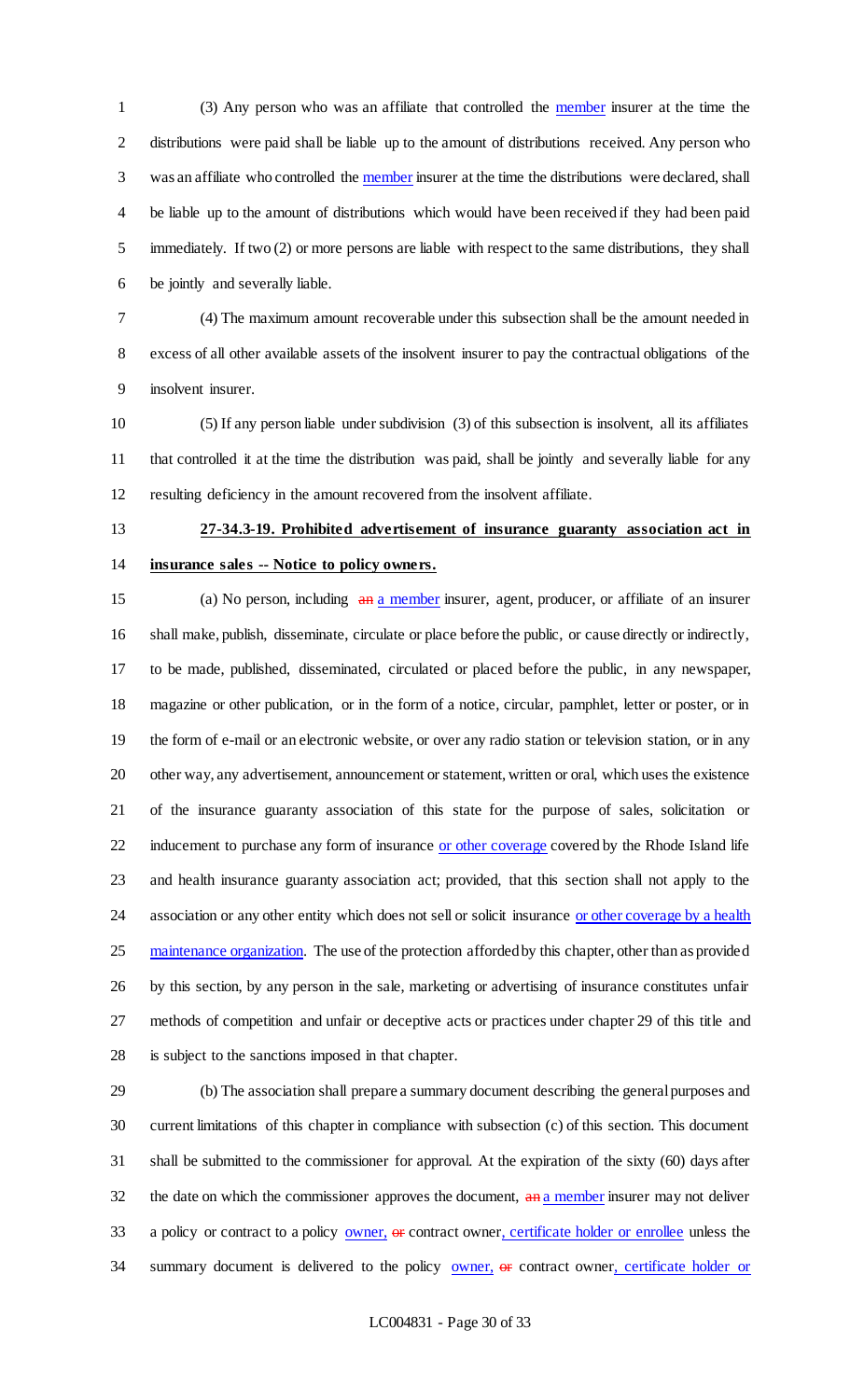enrollee at the time of delivery of the policy or contract. The document shall also be available upon request by a policy owner, contract owner, certificate holder or enrollee. The distribution, delivery or contents or interpretation of this document does not guarantee that either the policy or the policy 4 owner, contract owner, certificate holder or enrollee contract or the owner of the policy or contract policy owner, contract owner, certificate holder or enrollee is covered in the event of the impairment or insolvency of a member insurer. The summary document shall be revised by the association as amendments to this chapter may require. Failure to receive this document does not 8 give the policy owner, contract owner, certificate holder, enrollee or insured any greater rights than those stated in this act.

- (c) The summary document prepared under subsection (b) of this section shall contain a clear and conspicuous disclaimer on its face. The commissioner shall establish the form and content of the disclaimer. The disclaimer shall:
- 

(1) State the name and address of the association and the insurance department;

14 (2) Prominently warn the policy or contract owner policy owner, contract owner, certificate holder or enrollee that the association may not cover the policy or, if coverage is available, it will be subject to substantial limitations and exclusions and conditioned on continued residence in this state;

 (3) State the types of policies or contracts for which guaranty funds will provide coverage; 19 (4) State that the **member** insurer and its agents are prohibited by law from using the existence of the association for the purpose of sales, solicitation or inducement to purchase any 21 form of insurance or health maintenance organization coverage;

22 (5) State that the policy or contract owner policy owner, contract owner, certificate holder

23 or enrollee should not rely on coverage under the association when selecting an insurer or health 24 maintenance organization;

 (6) Explain rights available and procedures for filing a complaint to allege a violation of any provisions of this chapter; and

 (7) Provide other information as directed by the commissioner including, but not limited to, sources for information about the financial condition of insurers provided that the information is not proprietary and is subject to disclosure under chapter 2 of title 38.

 (d) A member insurer shall retain evidence of compliance with subsection (b) for so long as the policy or contract for which the notice is given remains in effect.

**27-34.3-20. Prospective application.**

33 This chapter shall not apply to any member insurer that is insolvent or unable to fulfill its contractual obligations prior to January 1, 1996, and any such insurer shall be subject to the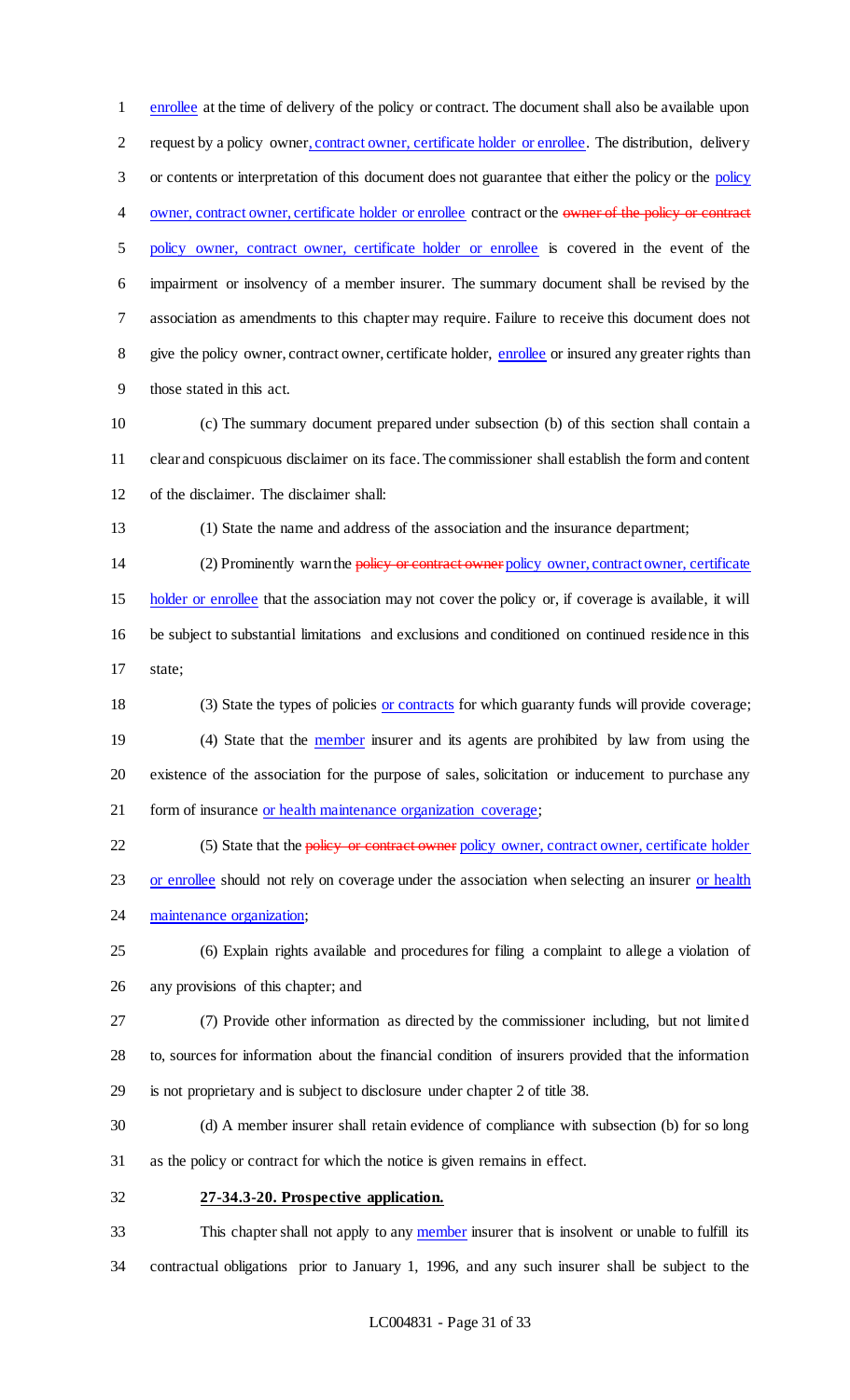provisions under chapter 34.1 of this title. (Chapter 34.1 repealed Public Law 2007 Chapter 442 § 1.) Nothing in this chapter shall be construed to require an insurer to recompute its assessment bases for any year prior to January 1, 2005, and any assessment bases computed between January 1, 1966 and December 31, 2004 are hereby acknowledged and recognized as factual on the basis of premium date collected from or reported by member insurers with respect to those years. SECTION 2. This act shall take effect upon passage, provided: (1) The provisions of this act in effect before the effective date of this act shall continue to apply to and govern all matters, including all past, present and future assessments, credits and refunds, relating to any member insurer that either: (i) Was an insolvent insurer prior to the effective date of this act; or (ii) Was an impaired insurer for which the association formally exercised its powers under § 27-34.3-8 to provide coverage to the policyholders of the impaired insurer prior to the effective date of this act; and (2) The provisions of this act in effect on and after the effective date of this act shall apply to and govern all matters, including assessments, credits and refunds, relating to all insolvent insurers and impaired insurers not identified in subsection (1) of this section.

======== LC004831 ========